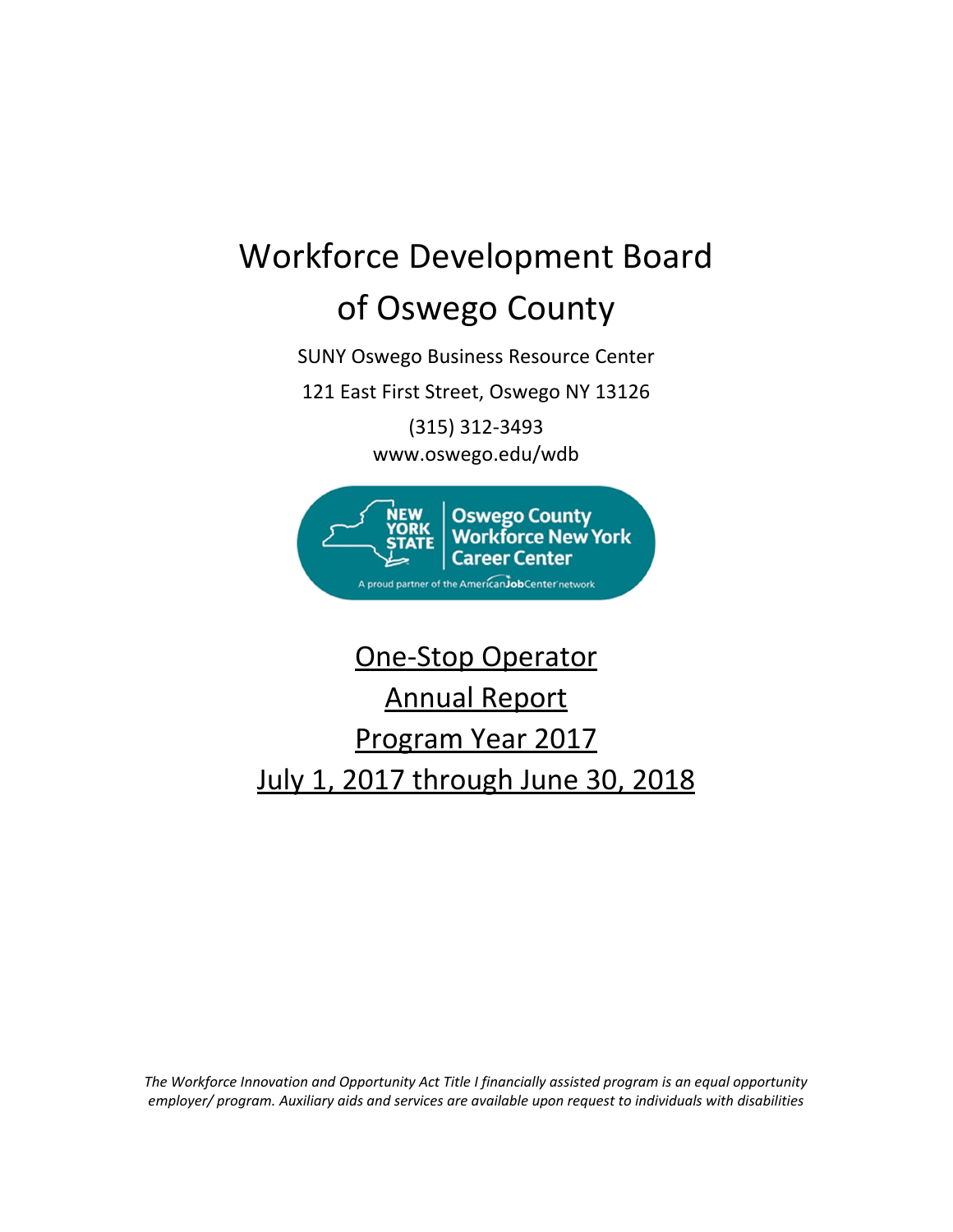## Table of Contents

Resources:

H. R. 803 – Workforce Innovation and Opportunity Act (WIOA)

US DOL Employment and Training Administration TEGL No. 16‐16: One‐Stop operating guidance for the Workforce Innovation and Opportunity Act

Code of Federal Regulations: 20 CFR 678.620

NYSDOL Workforce Development System Technical Advisory # 17‐1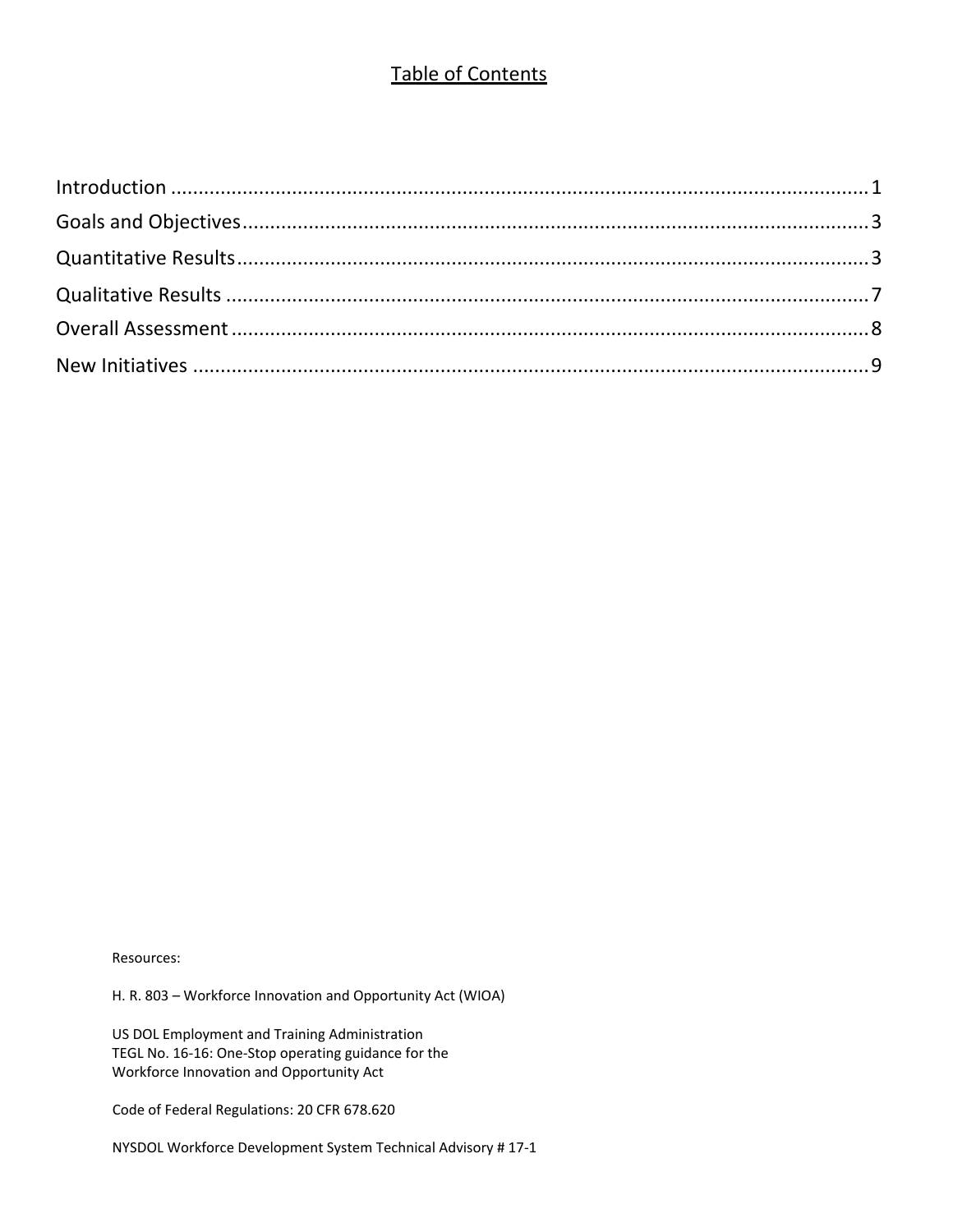#### 1. Introduction:

The Workforce Innovation and Opportunity Act (WIOA) became law on July 22, 2014. WIOA is designed to help job seekers access employment, education, training, and support services to succeed in the labor market and to match employers with the skilled workers they need to compete in the global economy. Pursuant to WIOA, the Workforce Development Board of Oswego County (WDB) was required to establish a One‐Stop Operator to coordinate and implement the activities of the Workforce Development System that includes the One‐Stop Career Center (Oswego County Workforce New York), affiliates and other partners.

The partners and affiliates are listed below.

ARISE Independence & Access for All Associates for Training and Development, Inc. (A4TD) Catholic Charities Cayuga Community College Center for Career and Community Education (CCCE) Center for Instruction, Technology & Innovation(CiTi) City of Oswego Community & EconomicDevelopment Cornell Cooperative Extension Fulton City School District Job Corps New York State Department of Labor New York State Education Department ‐ Adult Education and Family Literacy, Career and Technical Education & ACCES‐VR Office of Children and Family Services, New York State Commission for the Blind (OCFS/NYSCB) Operation Oswego County Oswego City‐County Youth Bureau Oswego County Department of Social Services Oswego County Opportunities Oswego Industries Pathfinder Bank Small Business Development Center (SBDC) SUNY Oswego Office of Business and Community Relations United States Department of Labor Workforce Development Institute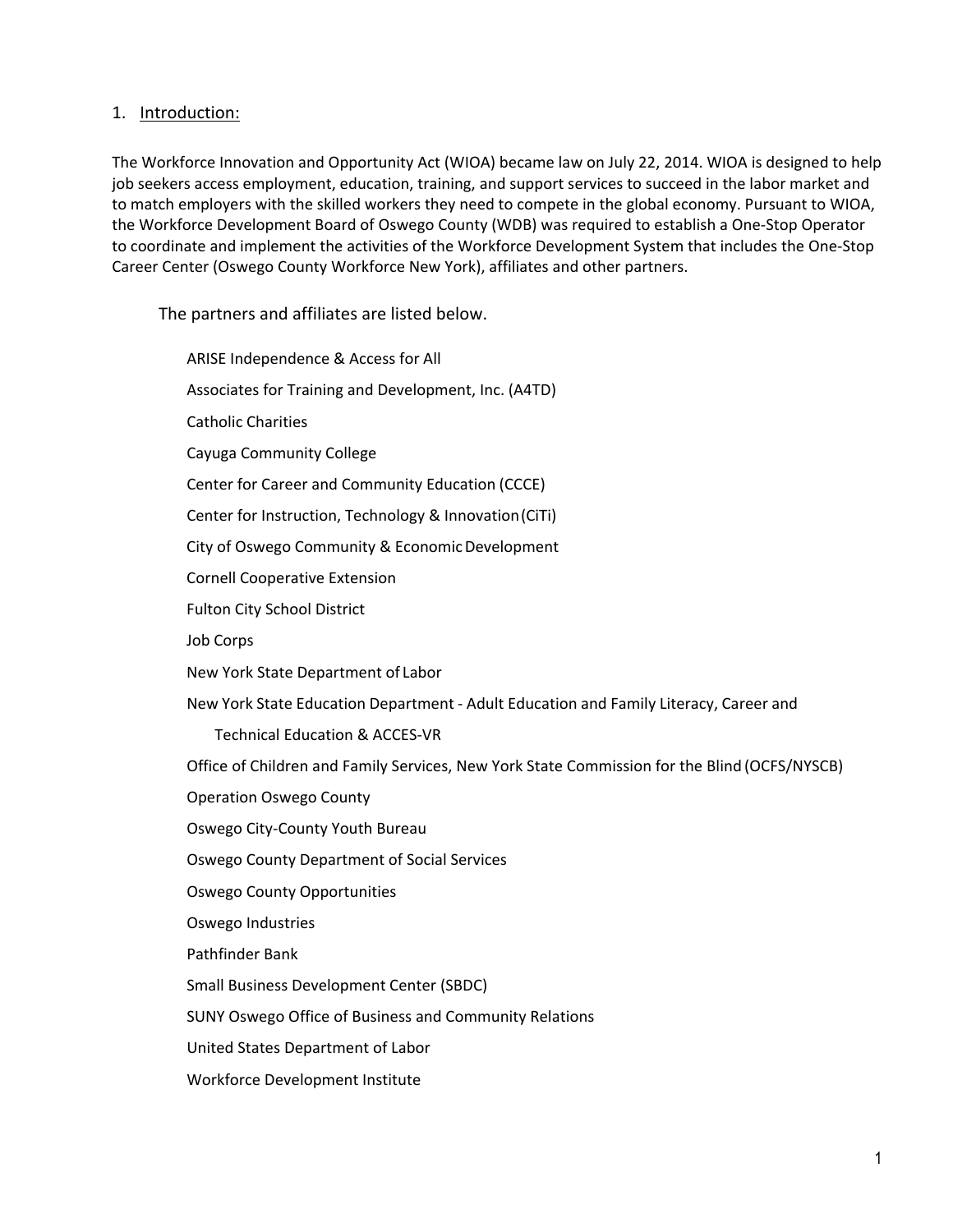Through a competitive bidding process, The SUNY Oswego Division of Extended Learning was chosen as the System One‐Stop Operator, effective July 1, 2017, and acts as the prime liaison between the WDB and the partners within the System.



#### Our Structure

The System One‐Stop Operator performs the critical task of taking WDB policies and State and Federal mandates, and translating them into actionable goals and objectives for the partners within the System. The responsibilities of the System Operator include:

- Coordinating service delivery of One‐Stop partners and service providers across the One‐Stop System
- Coordinating partner responsibilities as defined in their respective memorandum of understanding (MOU).
- Reporting to the WDB, stakeholders, and partners on system activities.
- Making recommendations to the Executive Director to improve system effectiveness through the sharing of services, resources, training and technologies among partners, and implement the corrective action required for those improvements.
- Coordinating effort of customer experience improvements outlined in the Career Center Certification enhancements sections. Include review and update of the One Stop Center customer service comment cards.
- Assisting in promoting the expansion of partnerships and increased integrated service delivery.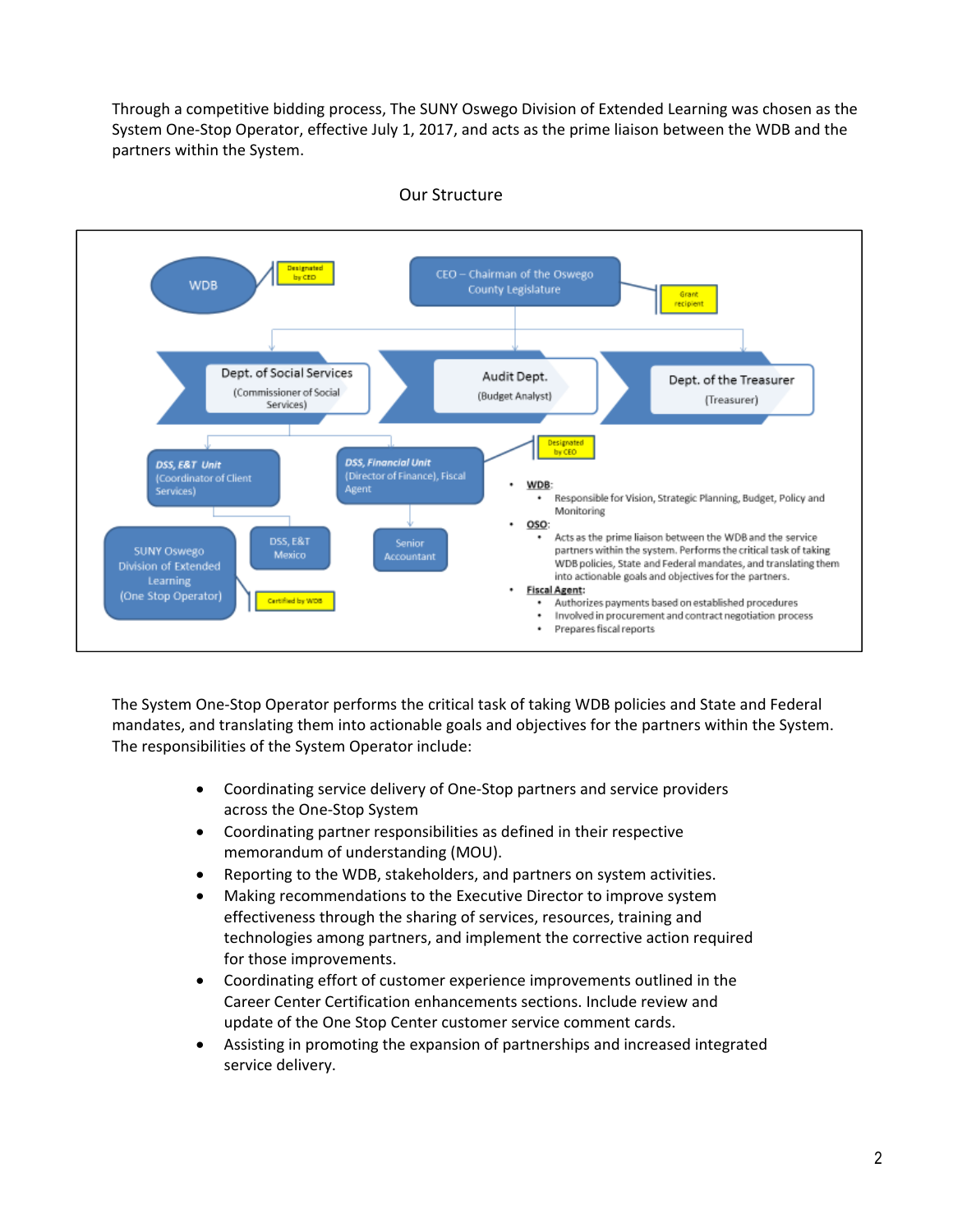### 2. Goals and Objectives:

The WDB and the System Operator agreed on the following goals and objectives for Program Year 2017:

- a) Continue to carry out the local WIOA/Wagner‐Peyser plan and any other initiatives developed by NYS and the Oswego County Workforce Board (e.g. Veteran's Program Initiatives, etc.).
- b) Explore opportunities for collaboration between partners and promotion of the One‐Stop system and services.
- c) Research/apply for grant funding to sustain program operations. Continue to gather/use customer feedback to evaluate/improve program operations.
- d) Work with partners to identify service needs and expand/enhance the services available to customers, especially youth and individuals with barriers to employment.

The Oswego County Workforce Development Board (WDB) One‐Stop System requires the One‐Stop Operator to submit an annual report. The purpose of the report is to demonstrate the progress made toward achieving the quality standards and organizational results established by the WDB for Oswego County. Accordingly, the Oswego County One Stop operator is submitting this report on progress toward the above‐mentioned goals and objectives.

## 3. Quantitative Results based upon Goals and Objectives:

**a) Continue to carry out the local WIOA/Wagner‐Peyser plan and any other initiatives developed by NYS and the Oswego County Workforce Board (e.g. Veteran's Program Initiatives, etc.).**

#### **One‐Stop Career Center Certification:**

NYSDOL Technical Advisory #18‐1 (NYS One‐Stop Career Center Certification Renewal) requires all Comprehensive One‐Stop Career Centers in each Local Workforce Development Area (LWDA) to be certified at least once every three years beginning in Program Year 2017. WIOA requires the certification to address three Criteria Categories: Accessibility (physical and programmatic); Effectiveness of the network; and Continuous Improvement of One‐Stop Centers and delivery systems. This review was conducted and results were sent to NYSDOL in March 2018. Recommended enhancements included the planned purchase of internal and external signage to increase awareness and allow customers to better navigate the Career Center and its services, a review of the referral process to other partner agencies to improve effectiveness, increased promotion of business services; and outreach to customers detailing the value of skill development as a part of career readiness and advancement to achieve industry‐recognized credentials. Also as part of this review, the required posters for display in NYS One‐Stop Career Centers were updated to be compliant with current NYS DOL regulations. In April 2018, the NYSDOL completed its review of the results and found them in compliance with WIOA.

#### **Negotiated Primary Indicators of Performance for Program Year 2017:**

While the Workforce Innovation and Opportunity Act (WIOA) of 2014 establishes Primary Indicators of Performance, Program Year (PY) 2017 (July 1, 2017 through June 30, 2018) was used by NYSDOL as a data collection year and levels of performance goals were listed as zero for each measure. However, NYSDOL recently provided 2017 Quarter 4 data for PY 2017. This data, along with PY 18 goals (July 1, 2018 through June 30, 2019), is listed in the following chart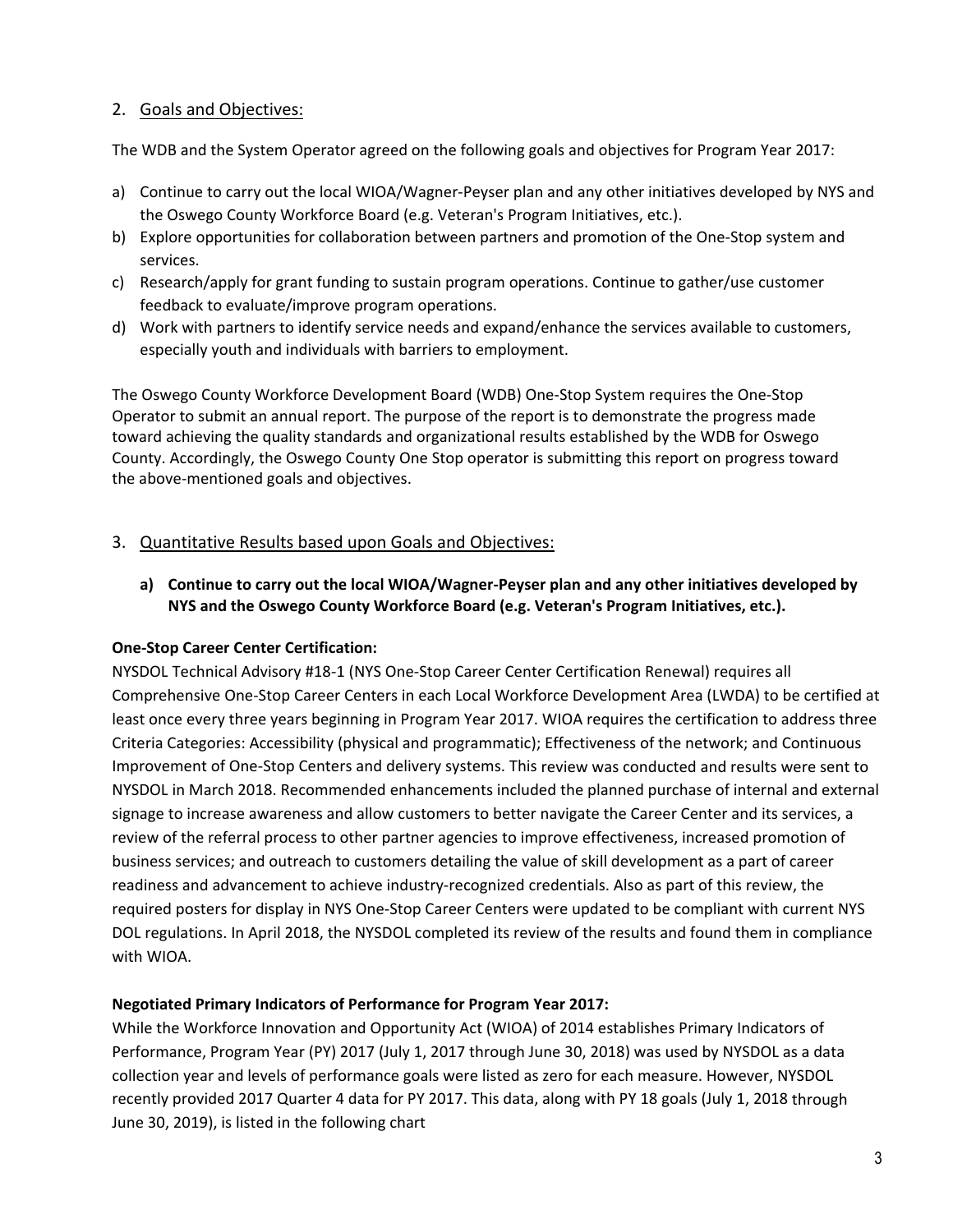Primary Indicators of Performance

|                                  | <b>PY17</b>      | PY17 Q4 Data Provided by NYSDOL |                 |        |     |            |  |
|----------------------------------|------------------|---------------------------------|-----------------|--------|-----|------------|--|
| <b>Performance Measure</b>       | Goal             | Actual                          | <b>Raw Data</b> | % Goal | 80% | Goal       |  |
| <b>Adults</b>                    |                  |                                 |                 |        |     |            |  |
| Second Quarter Employment Rate   | $\mathbf 0$      | 74.5%                           | 1,584/2,126     |        |     | 68.0%      |  |
| Fourth Quarter Employment Rate   | 0                | 69.1%                           | 687/994         |        |     | 67.0%      |  |
| <b>Median Earnings</b>           | 0                | \$5,903                         | n/a             |        |     | \$5,200    |  |
| <b>Credential Attainment</b>     | 0                | 31.6%                           | 24/76           |        |     | Baseline * |  |
| <b>Measurable Skill Gains</b>    | $\mathbf 0$      | n/a                             | n/a             |        |     |            |  |
| <b>Dislocated Workers</b>        |                  |                                 |                 |        |     |            |  |
| Second Quarter Employment Rate   | $\mathbf 0$      | 73.0%                           | 854/1,170       |        |     | 66.0%      |  |
| Fourth Quarter Employment Rate   | 0                | 66.6%                           | 375/563         |        |     | 66.0%      |  |
| <b>Median Earnings</b>           | 0                | \$6,237                         | n/a             |        |     | \$6,328    |  |
| <b>Credential Attainment</b>     | 0                | 19.6%                           | 9/46            |        |     | Baseline * |  |
| <b>Measurable Skill Gains</b>    | 0                | n/a                             | n/a             |        |     |            |  |
| Youth                            |                  |                                 |                 |        |     |            |  |
| Second Quarter Employment Rate   | $\boldsymbol{0}$ | 63.0%                           | 34/54           |        |     | 62.1%      |  |
| Fourth Quarter Employment Rate   | 0                | 60.7%                           | 17/28           |        |     | 62.0%      |  |
| <b>Median Earnings</b>           | 0                | \$2,496                         | n/a             |        |     | Baseline * |  |
| Credential Attainment            | 0                | 54.5%                           | 6/11            |        |     | Baseline * |  |
| <b>Measurable Skill Gains</b>    | $\mathbf 0$      | n/a                             | n/a             |        |     |            |  |
| <b>Business Indicators</b>       |                  |                                 |                 |        |     |            |  |
| <b>Repeat Business Customers</b> | $\mathbf 0$      | n/a                             | n/a             |        |     |            |  |
| <b>Business Penetration Rate</b> | 0                | n/a                             | n/a             |        |     |            |  |

\* Designation of goals as "baseline" means that baseline data is being collected to determine negotiated levels of performance in future program years. Designation as baseline is based on the likelihood of having adequate data with which to make a reasonable determination of an expected level of performance.

| <b>Negotiated Rates:</b>                | <b>Baseline (Non-Negotiated) Rates:</b> |
|-----------------------------------------|-----------------------------------------|
| Second Quarter Employment Rate          | <b>Repeat Business Customers</b>        |
| Fourth Quarter Employment Rate          | <b>Business Penetration Rate</b>        |
| Median Earnings (Adult and DW Programs) | Median Earnings (Youth Programs)        |
| <b>Credential Attainment</b>            | Measurable Skill Gains                  |

#### **New or revised operational policies during Program Year 2017:**

- WIOA & FFFS Youth Incentive Policy 9/2017
- Updates to the Oswego County Demand Occupations List 9/2017
- Check Signing Policy revision 3/2018
- WIOA Youth Definitions Policy 3/2018

#### **Agreements/Memorandum of Understanding (MOU):**

- Local Plan Program Year 2017‐2020
- Central New York Workforce Development Regional Plan Program Year 2017‐2020
- Career & Training Services Agreement
- Youth Services Agreement
- Provider of Career and Training Services Agreement
- One‐Stop Operator Agreement completed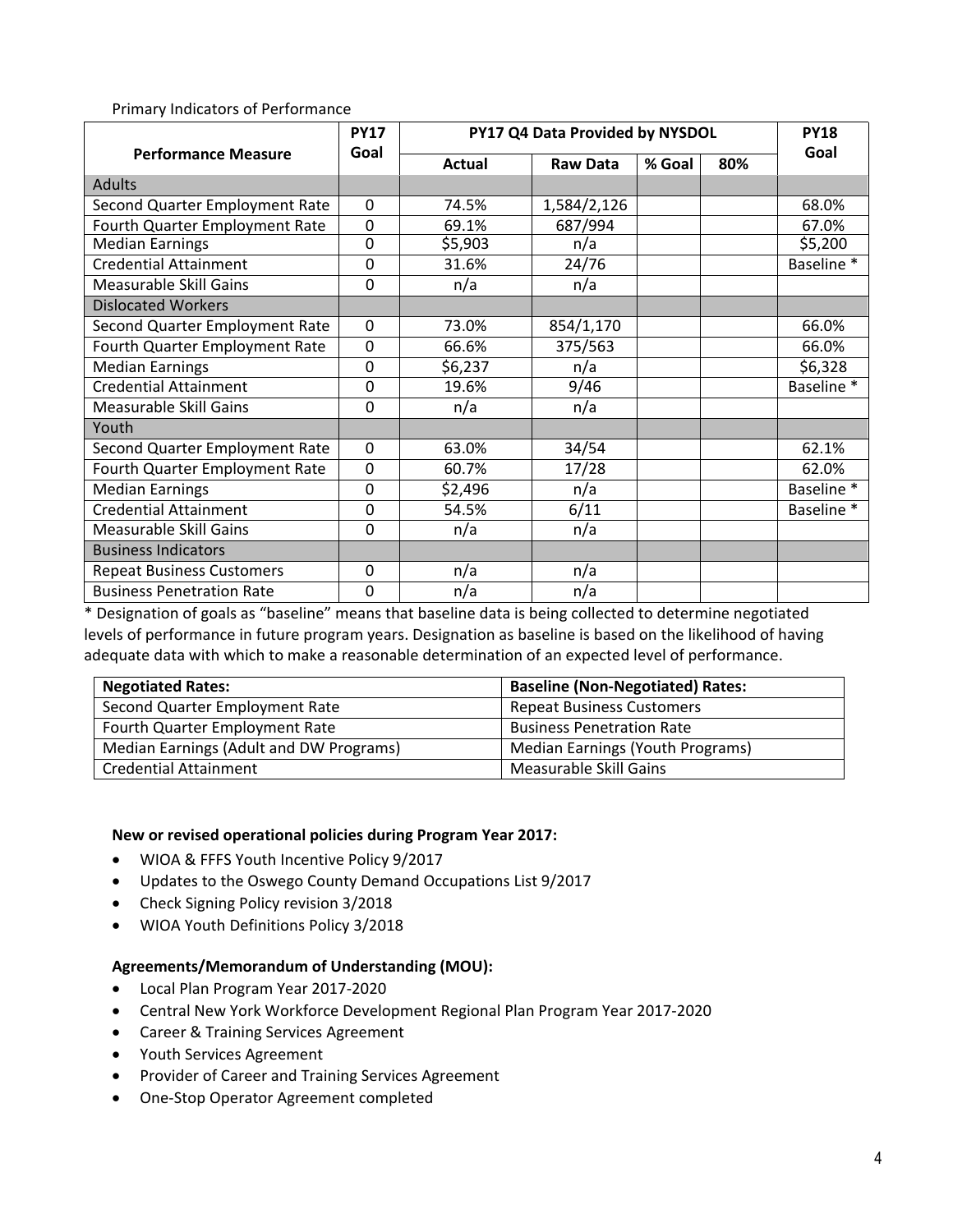#### **b) Explore opportunities for collaboration between partners and promotion of the One‐Stop system and services.**

#### **Service Delivery Memorandum of Understanding (MOU) & Infrastructure Funding Agreement (IFA):**

In accordance with WIOA, the partners of the Oswego County Workforce Development System memorialized in writing the way the partners will work collaboratively together to satisfy the federal regulations for the System in a Service Delivery MOU. The negotiations occurred during PY 2016 and the Service Delivery MOU was not executed until PY 17. WIOA also required the establishment of an Infrastructure Funding Agreement (IFA), which captures how partners share the funding to support the Workforce Development System. Negotiations with impacted partners occurred during PY 2017 and the IFA was submitted to NYSDOL for final review and sign‐off in the Spring of 2017.

#### **c) Research/apply for grant funding to sustain program operations.**

During PY 2017 the WDB took advantage of several grant opportunities to supplement the services they could provide.

#### **"Skill Up Oswego County 2.0" Richard S. Shineman Foundation Grant**

During PY 2017, The Workforce Development Board (WDB) submitted a grant to address workforce training and One‐Stop Career Center needs. The WDB was awarded \$42,000, with additional support from the Oswego County Legislature. Implementation this project began in April 2017 and continues. The project includes:

- Development and implementation of a new One-Stop Career Center website, and other promotional methods, which will highlight the services available to job seekers and businesses.
- Annual renewal contract for the Metrix Online Learning system, a free online skills development and career exploration program, to job seekers.
- Soft skills training to job seekers to prepare them for employment through instruction on topics such as Communication, Teamwork, Business Etiquette, Problem‐solving, and other professional development topics.

The project relied on the data collected from a SUNY Oswego MBA needs assessment and a SUNY Oswego Public Relations student capstone project. This project will provide funding for many of the recommendations made by the SUNY Oswego case studies including website upgrades, soft skills training and the annual renewal of the Metrix Online Learning system, a free online skills development and career exploration program. as part of its continuing efforts to identify the workforce needs of its local employer partners, the Workforce Development Board of Oswego County, in partnership with SUNY Oswego's MBA Department, conducted a workforce needs assessment. Survey responses were received from employers representing the various in‐ demand sectors of manufacturing, healthcare, energy and tourism, as well as non-profits and financial organizations within Oswego County.

The goals of the MBA study were to pinpoint the needs and challenges faced by local employers in relation to hiring local workers. Employers reported they are unable to fill many of their available jobs and cited a lack of basic math and literacy skills, as well as a lack of "soft skills" as the reason they were unable to hire from the local workforce. The SUNY capstone project revealed that the Fulton Career Center suffered from a public awareness problem and suggested several ways to improve outreach to both job seekers and businesses.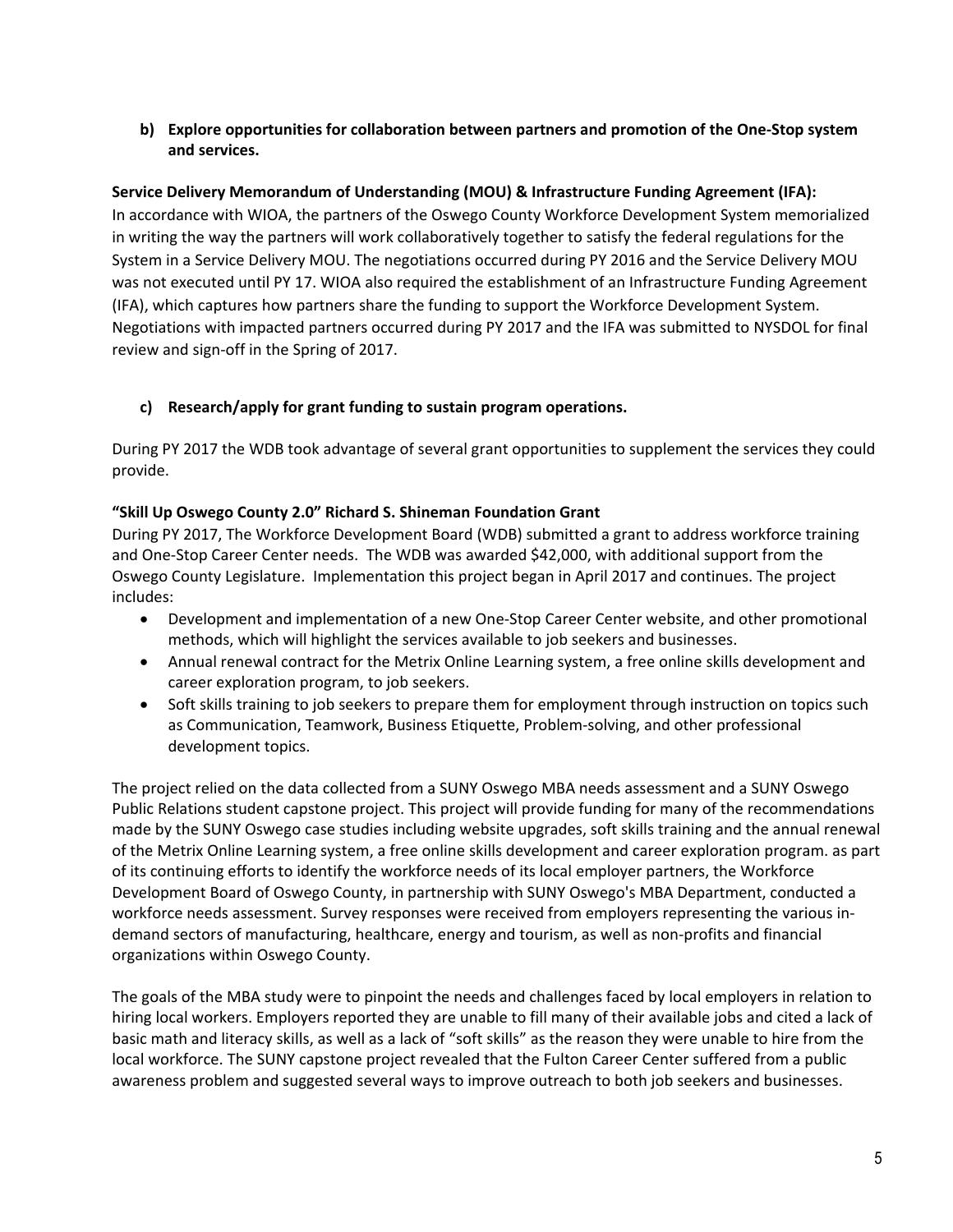#### **Sector Partnership‐NEG Enhanced Career Services to Dislocated Workers Grant**

In March 2018, The New York State Department of Labor (NYSDOL) issued an RFP is making up to \$647,498 in funding available under the Sector Partnership National Emergency Grant (SP‐NEG) Enhanced Career Services for Dislocated Worker (ECSDW). The Oswego County Workforce Development Board applied for funds through this RFP to support re‐employment services for Trade Act eligible dislocated workers in Oswego County and other eligible workers. Although the proposal was strong, NYSDOL awarded all available funds prior to review of the application.

#### **d) Continue to gather/use customer feedback to evaluate/improve program operations.**

As part of its mission, the One‐Stop Center monitors its success working with both businesses and job‐seekers. A dedicated employment specialist works with businesses to provide services that help them attract, assess and retain qualified workers.

These businesses respond to quarterly surveys, allowing the One‐Stop to assess how well it provides services to employers and what steps it can take to improve. Below are the business services satisfaction survey results for PY 2017:

| <b>Business Services Customer Satisfaction Survey Report*</b><br>(PY 2017 - July 1, 2017 - June 30, 2018) |                   |           |         |              |                      |
|-----------------------------------------------------------------------------------------------------------|-------------------|-----------|---------|--------------|----------------------|
| *53 out of 145 surveys returned (37%)<br>How satisfied are you with the following?                        | Satisfied<br>Very | Satisfied | Neutral | Dissatisfied | Dissatisfied<br>Very |
| Your overall experiences                                                                                  | 39                | 8         | 5       | 1            | 0                    |
| Timely provision of services                                                                              | 40                | 8         | 3       | 1            | 0                    |
| The business representative maintained appropriate level of contact                                       | 39                | 9         | 2       | 1            | 0                    |
| Our customer service/interactions with your staff                                                         | 40                | 10        | 2       | 0            | 0                    |

|                                               | Likely<br>৽ | Likel | Neutral | Not Likely | Unlikel<br>€ |
|-----------------------------------------------|-------------|-------|---------|------------|--------------|
| How likely are you to use the One Stop again? | 38          | 8     |         |            |              |
| How likely are you to refer others?           | 37          | 8     | כ       |            |              |

The One-Stop Career Center has created a survey for job-seeking visitors to assess its ability in providing an atmosphere where customers receive the attention and information they need to enable them to pursue their career objectives. These surveys are analyzed and improvements to service delivery are made on a regular basis. Below are the customer satisfaction survey results for PY 2017: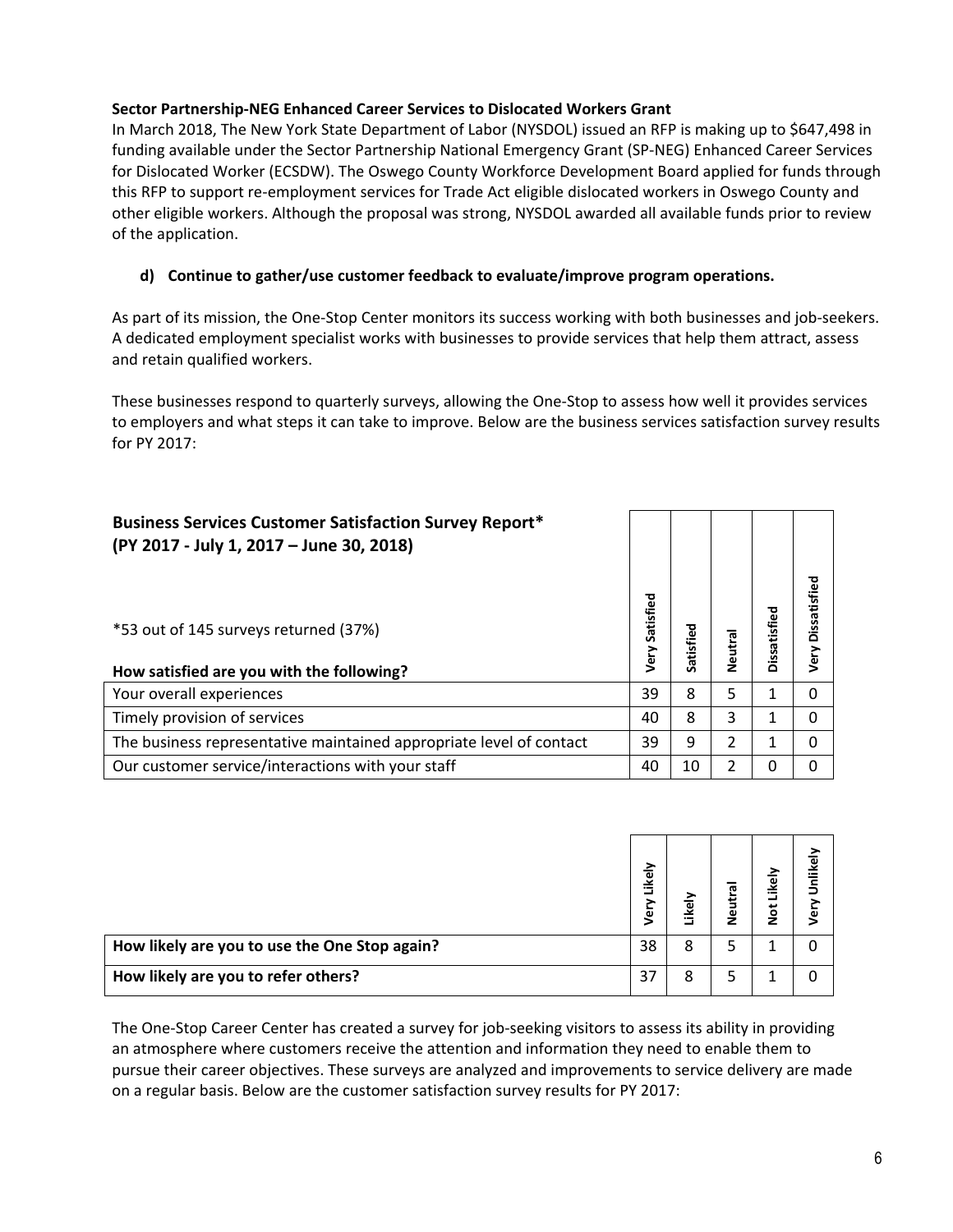## **Customer Satisfaction Survey Report Oswego County Workforce New York One‐Stop Career Center (PY 2017 ‐ July 1, 2017 – June 30, 2018)**

| <b>QUESTION</b>                                            | RESPONSES<br><b>TOTAL</b> | EXCELLENT | RESPONSES<br>ŏ<br>گ< | <b>GOOD</b> | RESPONSES<br>ŏ<br>৯ৎ | FAIR         | RESPONSES<br>ŏ<br>৯ৎ | POOR           | <u>ទា</u><br><b>RESPONS</b><br>ŏ<br>ৼ |
|------------------------------------------------------------|---------------------------|-----------|----------------------|-------------|----------------------|--------------|----------------------|----------------|---------------------------------------|
| 1. I was satisfied with my visit.                          | 440                       | 361       | 82.04%               | 74          | 16.82%               | 3            | .68%                 | $\overline{2}$ | .46%                                  |
| 2. The staff made me feel<br>welcome.                      | 440                       | 389       | 88.4%                | 49          | 11.2%                | 1            | .2%                  | 1              | .2%                                   |
| 3. The Center was clean and<br>well maintained.            | 440                       | 385       | 87.5%                | 54          | 12.3%                | $\mathbf{1}$ | .2%                  | $\Omega$       | 0%                                    |
| 4. The Center staff was<br>competent and helpful.          | 440                       | 391       | 88.86%               | 43          | 10%                  | 4            | .94%                 | 1              | .2%                                   |
| 5. The Center's hours were<br>convenient for me.           | 439                       | 374       | 85%                  | 60          | 13.6%                | 6            | 1.4%                 | $\Omega$       | 0%                                    |
| 6. The time it took to receive<br>services was reasonable. | 427                       | 355       | 83.1%                | 66          | 15.5%                | 6            | 1.4%                 | $\Omega$       | 0%                                    |
| 7. The information I received<br>was useful.               | 426                       | 362       | 84.9%                | 58          | 13.6%                | 5            | 1.2%                 | 1              | .3%                                   |

It appears that greater than 80% of respondents were satisfied with the services they received at the One‐Stop Center.

#### 4. Qualitative Results:

Not only does the One‐Stop staff track data to gauge their performance, it should be noted that the work they do has benefits that cannot be so easily quantified. For example: by providing training opportunities to job seekers we are allowing existing businesses to expand by supplying a skilled workforce.

This portion, based on information from the Town of Hempstead, NY Workforce Development Board, further illustrates how the work of the Oswego County Workforce Development System contributes to the greater community. Some examples include:

- Sales tax revenues are generated from customers earning wages while enrolled in workbased training and work programs, such as OJT and Work Experience programs
- Sales, real estate, and school tax revenues are generated from exiters who enter employment
- Recruitment costs for employers are lowered as a results of the job matching services
- More youth and adults return to school and achieve HSE diplomas, increasing their employability
- System partners collaborate to provide vocational rehabilitation, substance abuse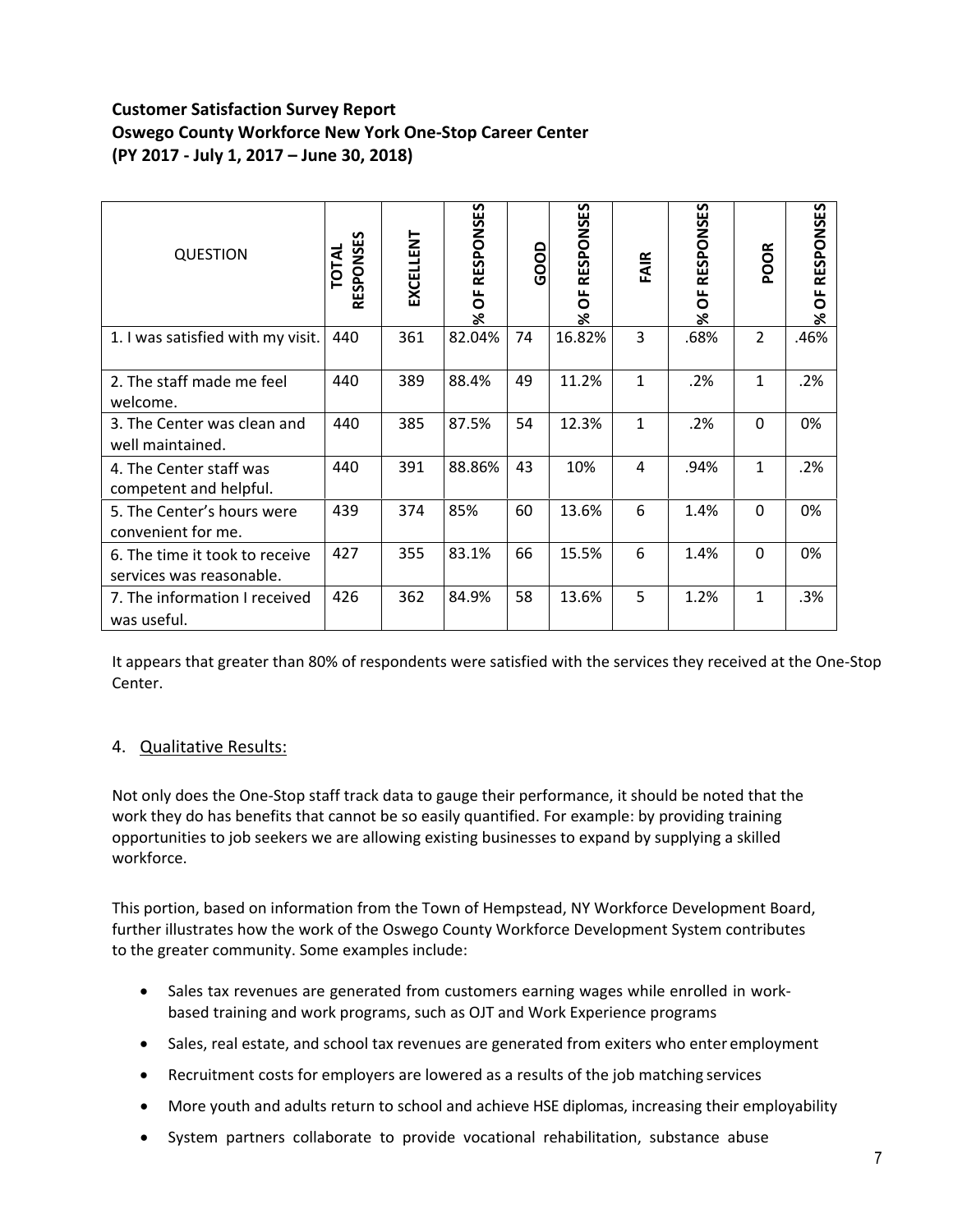recovery and related programs concurrently with WIOA‐sponsored programming

- Costs for outplacement services are reduced through rapid and expeditious response activities conducted for employers that are downsizing
- The welfare-to-work rate increases
- The period of unemployment for dislocated worked is shortened

While the benefit of the above general factors is manifested both in financial and humanitarian terms, they also yield a greater, but less tangible, value in terms of improving the quality of life for our local citizens. Examples of how the system improves the quality of life are as follows:

- Breaking the cycle of poverty and welfare dependency for economically disadvantaged individuals
- Establishing positive role models for young people in impoverished families
- Elevating the self‐esteem of unemployed and underemployed individuals by furnishing them with occupational and life skills
- Establishing an efficient transition system for dislocated workers to enable them to address the emotional and psychological issues related to displacement, and at the same time to gain the skills needed to compete in a labor market affected by corporate restructuring, rapidly emerging technology, and global competition
- Increased education, employment and training opportunities for underutilized segments of the workforce
- Continuous improvement and increased customer satisfaction as a result of the WDB's quality initiatives

#### 5. Overall Assessment:

The One‐Stop System is successful in the following areas:

- Measuring results & continuously managing quality improvement
- Maintaining an engaged Workforce Development Board and staff
- Successfully carrying out the local WIOA/Wagner-Peyser plan and other initiatives developed by NYS and the Oswego County Workforce Board
- Exploring opportunities for collaboration between partners and promotion of the One‐Stop system and services
- Actively searching/applying for grant funding to sustain program operations
- Successfully working with partners to identify service needs and expand/enhance the services available to customers

The One‐Stop System has opportunities to improve its effectiveness in the following areas:

• Providing board reports via email instead of during meeting times to allow for more discussion time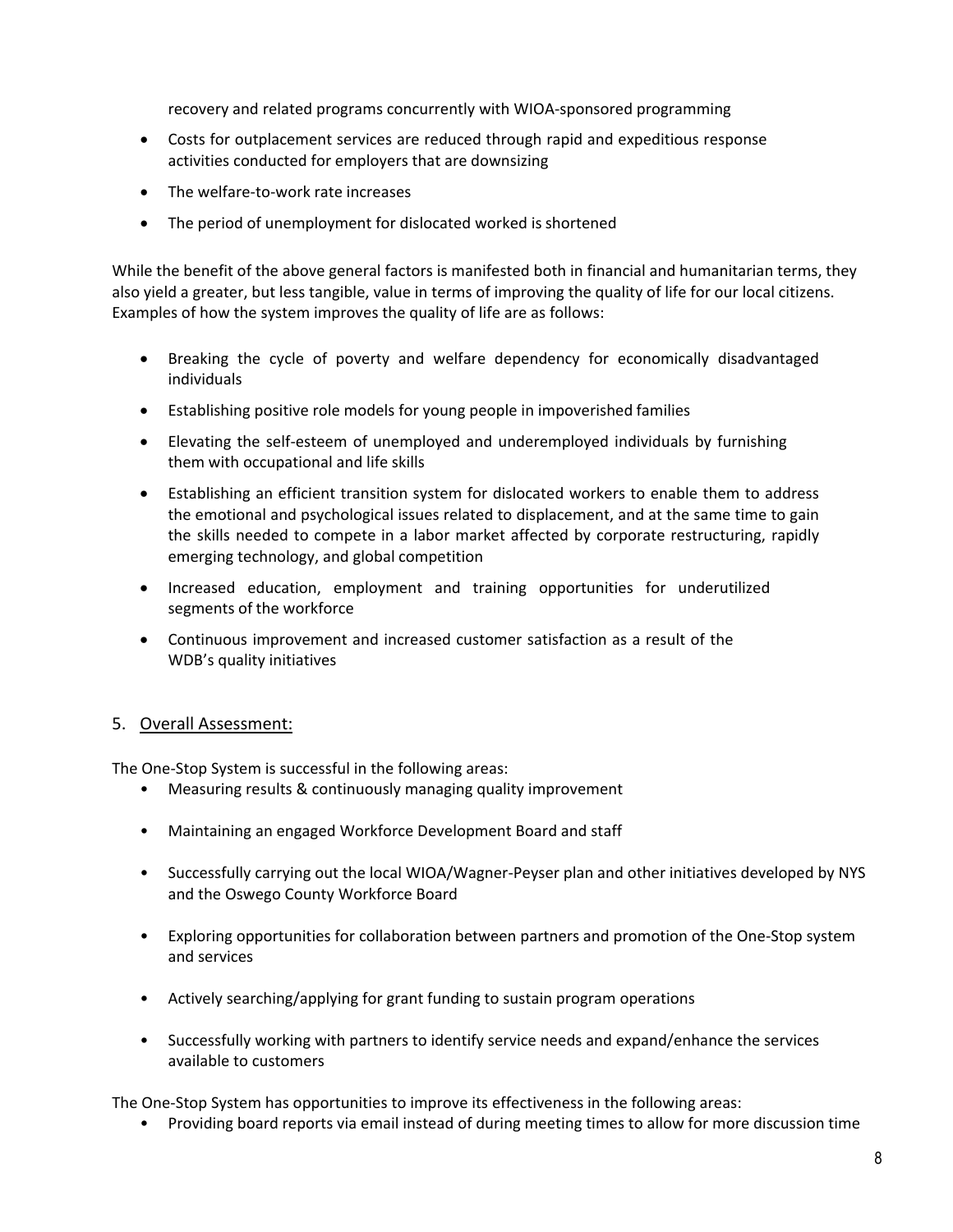- Reviewing board member composition and seek a wider variety of industry for remaining seats. (i.e. seek hospitality and health care partners)
- Touring system partner facilities and increased knowledge of partner services allow partners to make more appropriate referrals
- Modifying services and delivery strategies based on market needs and customer demands
- Building clear brand identity

This understanding is based on PY 2017 achievement and going forward the expectation is that the system will continue to improve its ability to serve customers, build partners and apply for grants.

#### 6. New Initiatives:

Below is a chart of the One‐Stop System at work. As partnering agencies work creatively together, the system is able to serve both its business and job-seeking customers in new and creative ways.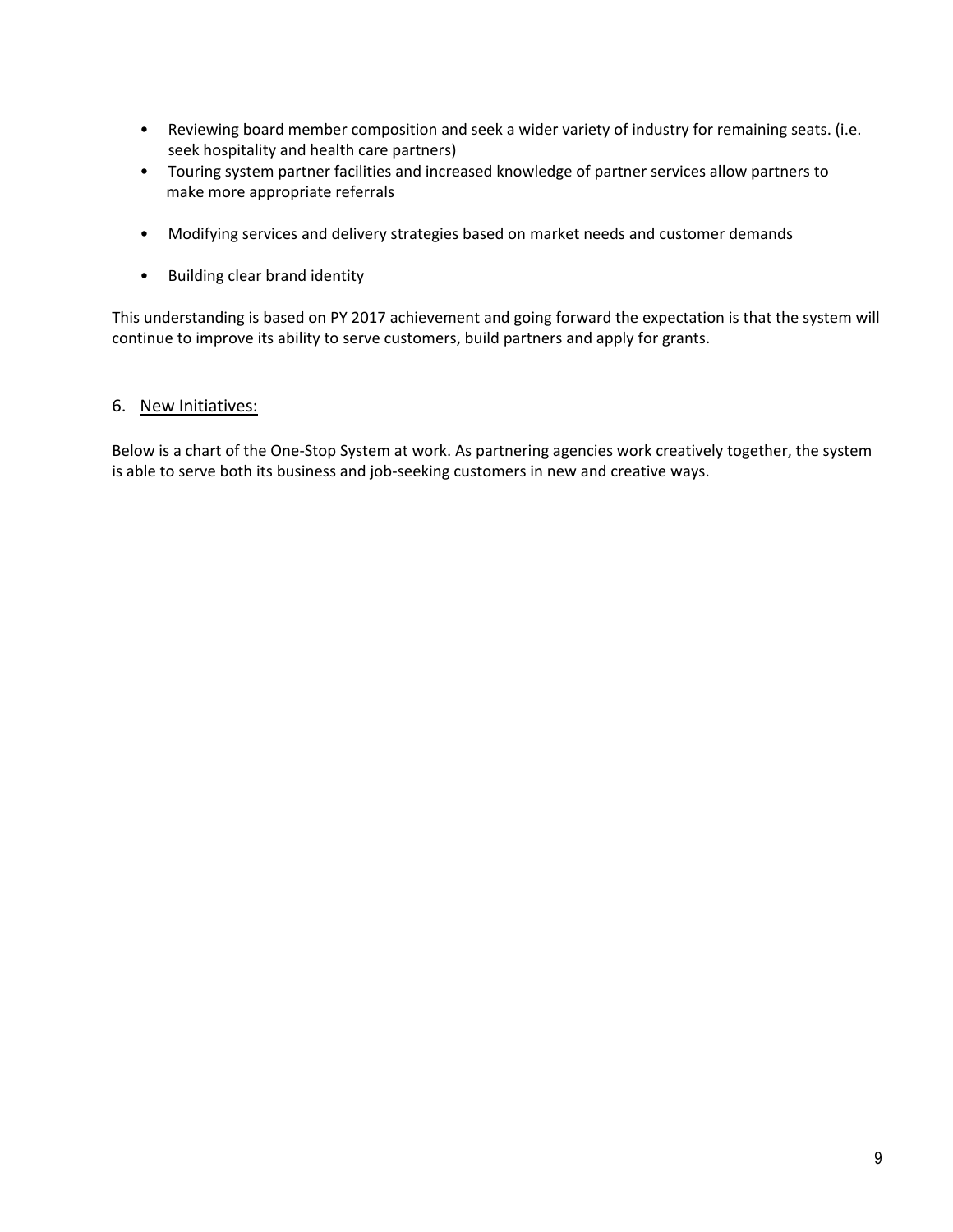| <b>Initiative</b>                                                 | <b>Lead Agency</b><br>(Partner Agency(ies))                                                                                                                                                                                                                              | <b>Status</b>                     | <b>Project Description</b>                                                                                                                                                                                                                                                                                                                                                                                                                                                                                                                                                                                                                                                                                                                                                                                                                                                                                                                                                                                                                                                                                                                                                                                             |
|-------------------------------------------------------------------|--------------------------------------------------------------------------------------------------------------------------------------------------------------------------------------------------------------------------------------------------------------------------|-----------------------------------|------------------------------------------------------------------------------------------------------------------------------------------------------------------------------------------------------------------------------------------------------------------------------------------------------------------------------------------------------------------------------------------------------------------------------------------------------------------------------------------------------------------------------------------------------------------------------------------------------------------------------------------------------------------------------------------------------------------------------------------------------------------------------------------------------------------------------------------------------------------------------------------------------------------------------------------------------------------------------------------------------------------------------------------------------------------------------------------------------------------------------------------------------------------------------------------------------------------------|
|                                                                   |                                                                                                                                                                                                                                                                          |                                   | Initiatives targeting Unemployed/Underemployed Populations                                                                                                                                                                                                                                                                                                                                                                                                                                                                                                                                                                                                                                                                                                                                                                                                                                                                                                                                                                                                                                                                                                                                                             |
| "Skill Up Oswego<br>County"<br>&<br>"Skill Up Oswego County<br>2" | Oswego County<br>Workforce New York/<br>Workforce<br>Development Board<br>(WDB) of Oswego<br>County<br>Partners:<br>-NY Wired for<br>Education<br>-Oswego County<br><b>Poverty Reduction</b><br><b>Task Force</b><br>-Greater<br>Fulton/Oswego<br>Chamber of<br>Commerce | Round 1<br>Completed<br>Completed | Skill Up:<br>Initiative to provide County residents the opportunity to access a free, 6-month license<br>to the Metrix Learning system; a flexible, self-directed e-learning service offering on-<br>line courses for Oswego County residents to upgrade existing skills and learn new<br>skills to improve their marketability to prospective employers. The system offers<br>opportunities to:<br>Explore Career Pathways to understand the skills required for in-demand<br>careers and receive a recommended training plan.<br>Browse the Catalog of over 3,800 different courses, complete training<br>courses to enhance skills, and earn digital badges for each skilllearned.<br>Look for a job by linking directly to Indeed.com to browse real-time job<br>openings in the local labor market.<br>County residents were able to access the system from March 1, 2017 - June 30, 2017.<br>Licenses were valid for 6 months.<br>Skill Up 2:<br>A second round of the Skill Up initiative was completed. Round 2 has been expanded<br>to include an option for employers to post job openings along with an option for a<br>virtual assessment (using the IBM Kenexa Prove It! system) of potential candidates. |
| <b>Advanced Manufacturing</b><br><b>Assessment Tool</b>           | Oswego County<br>Workforce New<br>York/WDB<br>Partners:<br>-NY Wired For                                                                                                                                                                                                 | Ongoing                           | Initiative to develop a tool to assess candidates for entry level jobs in the<br>manufacturing sector in partnership with New York Wired for Education and local<br>employers. The IBM Kenexa Prove It! system was selected as the tool to conduct the<br>assessment. Assessments to be used include: reading comprehension; industrial<br>math, mechanical reasoning and soft skills. The new assessment process was<br>launched with a local employer in June 2017. Continuing work to bring other                                                                                                                                                                                                                                                                                                                                                                                                                                                                                                                                                                                                                                                                                                                   |
|                                                                   | Education<br>-Local employers                                                                                                                                                                                                                                            |                                   | employers on board, and to establish the standards that job candidates need to meet<br>to be prepared for employment across the manufacturing sector.                                                                                                                                                                                                                                                                                                                                                                                                                                                                                                                                                                                                                                                                                                                                                                                                                                                                                                                                                                                                                                                                  |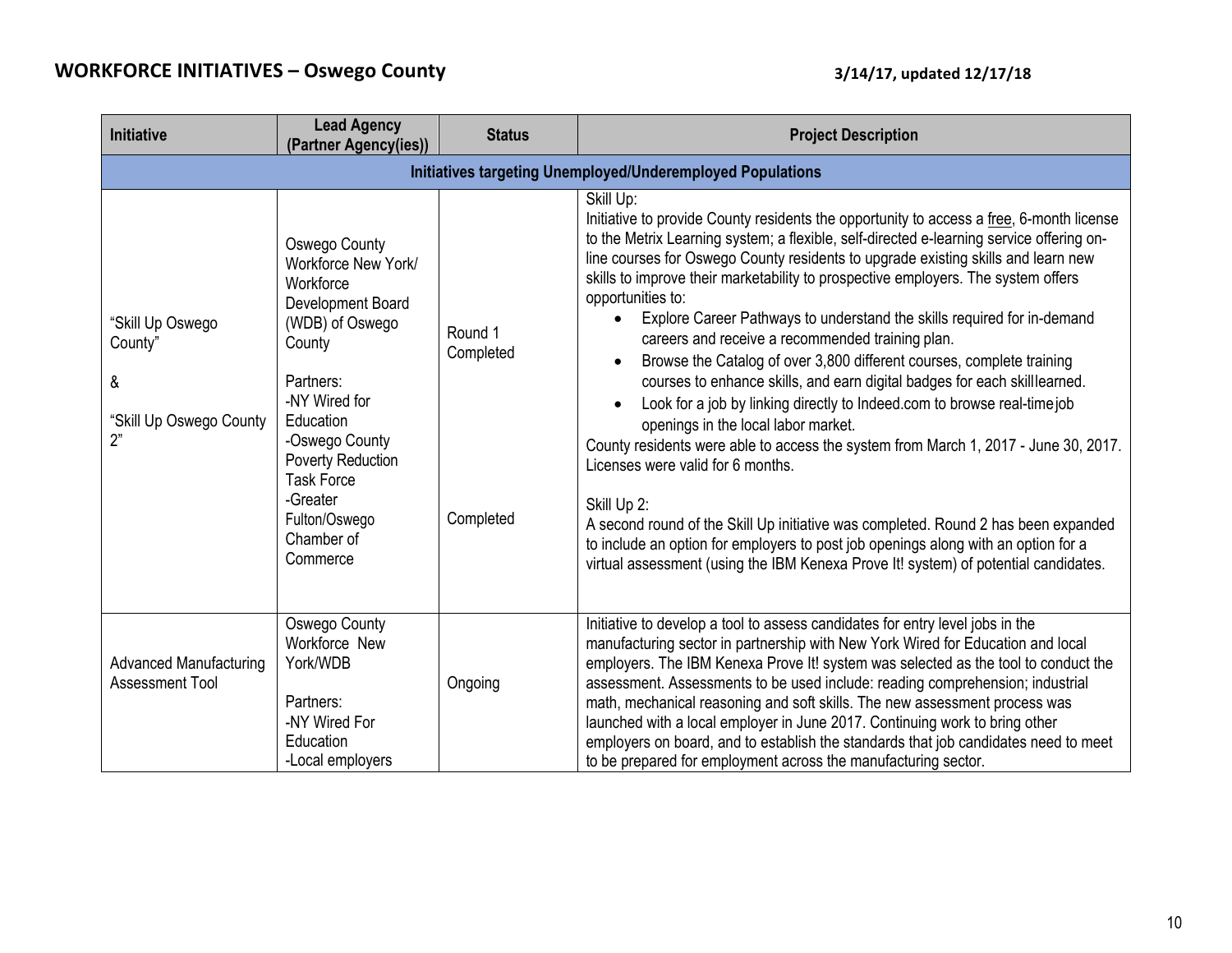| Soft Skills Training                                                   | Oswego County<br>Workforce New York/<br><b>WDB</b>                                                                                                                                                     | In development                                                       | Training to address the soft skills needed in today's workplace. Training will address<br>the personal attributes necessary for personal and professional success, and include<br>topics such as effective communication, thinking/problem solving, pride in work,<br>personal responsibility, dependability and civility and respect in the work, place to<br>address the behavioral characteristics surrounding workforce skills gaps that have<br>been identified by employers. The goal of this effort is to show employers local<br>residents have developed the soft skills needed for success, are motivated and are<br>ready for hire. An RFP was issued. |
|------------------------------------------------------------------------|--------------------------------------------------------------------------------------------------------------------------------------------------------------------------------------------------------|----------------------------------------------------------------------|-------------------------------------------------------------------------------------------------------------------------------------------------------------------------------------------------------------------------------------------------------------------------------------------------------------------------------------------------------------------------------------------------------------------------------------------------------------------------------------------------------------------------------------------------------------------------------------------------------------------------------------------------------------------|
| <b>Direct Support</b><br>Professional (DSP)<br><b>Training Program</b> | Oswego County<br><b>Workforce New</b><br>York/Workforce<br>Development Board<br>Partners:<br>-New York Wired for<br>Education<br>-Oswego County<br>Opportunities (OCO)<br>-Oswego Industries<br>-Arise | Training program<br>has been created.<br>Recruitment is<br>underway. | Worked with NY Wired for Education and local employers to create a training program<br>for Direct Support Professionals (DSP's), an emerging need in the human services<br>field. Training was created in the Metrix on-line learning system and customized to<br>employer needs.<br>Currently working with local employers to recruit and train candidates for these<br>openings.                                                                                                                                                                                                                                                                                |
| <b>CDL-A Training Program</b>                                          | Oswego County<br>Workforce New York/<br>Workforce<br>Development Board<br>Partners:<br>-Workforce<br>Development Institute<br>(WDI)<br>-Local Employers                                                | On hold                                                              | Working with a local employer and the Workforce Development Institute on an<br>initiative utilizing classroom instruction (CDL training) in conjunction with on-the-job<br>training (in lieu of prior experience) to prepare workers for Tractor Trailer Driving<br>positions                                                                                                                                                                                                                                                                                                                                                                                     |

 $\overline{\phantom{a}}$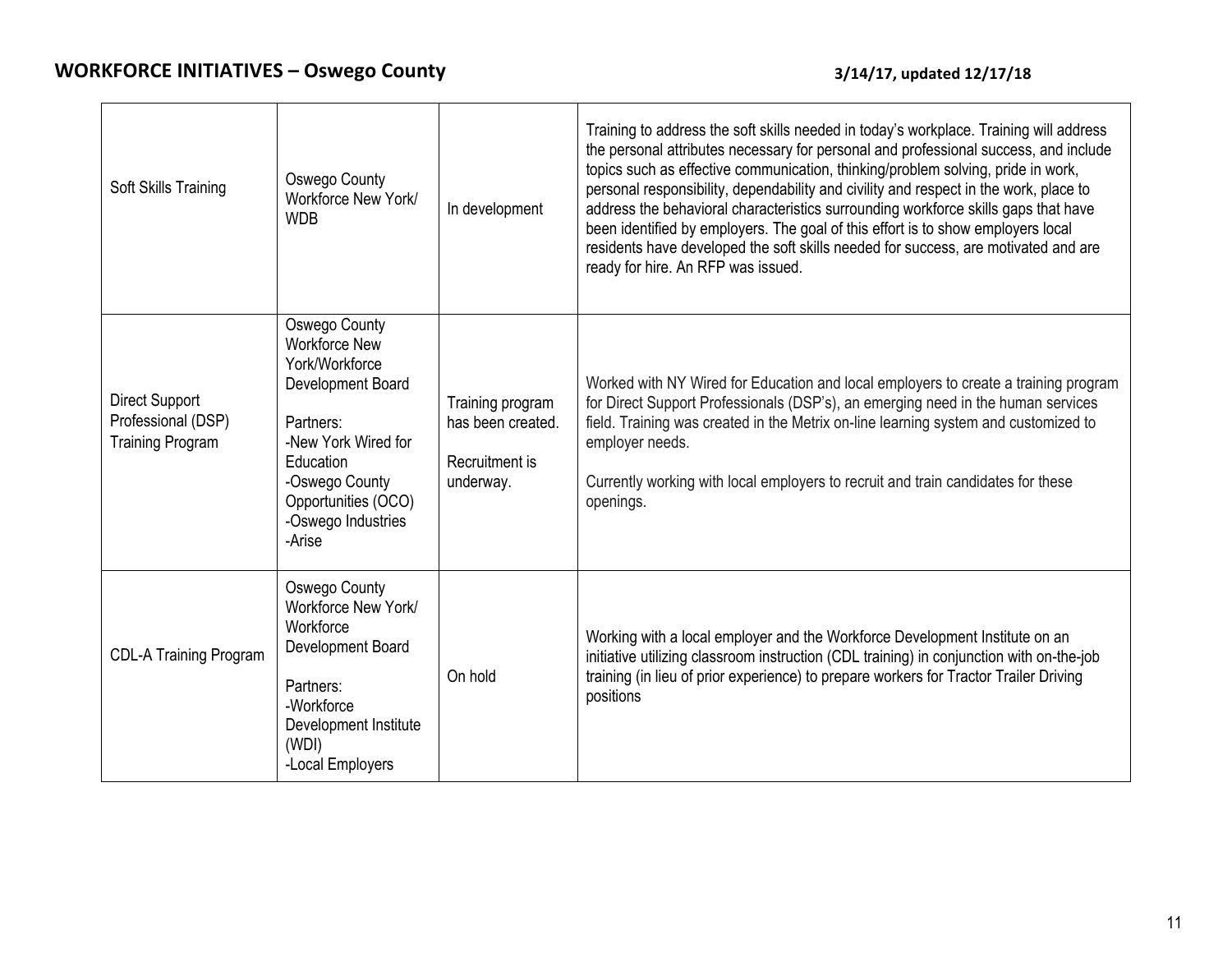| <b>Advanced Manufacturing</b><br>Institute | Cayuga Community<br>College (CCC)<br>Partners:<br>-Local Employers<br>- Oswego County<br>Workforce New York/<br><b>WDB</b>                                                                                            | In final stages of<br>development | Advanced Manufacturing Institute – CCC is working with 21 manufacturers to create<br>an Advanced Manufacturing Institute in Oswego County. Grant funding is being<br>sought through the CNY REDC, SUNY, and private donors. This institute will focus on<br>delivering industrial maintenance and electrical tech skills along with mechanical<br>technology and machining.                                                   |
|--------------------------------------------|-----------------------------------------------------------------------------------------------------------------------------------------------------------------------------------------------------------------------|-----------------------------------|-------------------------------------------------------------------------------------------------------------------------------------------------------------------------------------------------------------------------------------------------------------------------------------------------------------------------------------------------------------------------------------------------------------------------------|
| Work Keys Center                           | Cayuga Community<br>College                                                                                                                                                                                           | Implemented/<br>Ongoing           | CCC is now home to one of two Work Keys Centers in New York State. Work Keys<br>provides workplace-based assessments by occupational profile to determine an<br>individual's readiness for career entry into the specific job. Job profiles can be<br>completed for employers to use as a screening tool for new-hires or promotional<br>purposes.                                                                            |
| <b>Work Ready Community</b><br>Initiative  | Cayuga Community<br>College<br>Partners:<br>- Operation Oswego<br>County<br>- Local Employers<br>- Oswego County<br><b>Workforce New</b><br>York/Workforce<br>Development Board<br>- Community-based<br>Organizations | In development                    | CCC is leading an effort to make Oswego County the first county in New York State to<br>become "Work-Ready" designated. An application for funding through the AEI was<br>submitted and Operation Oswego has committed the initial cost of stakeholder<br>preparation. This designation will give prospective and current employers validation<br>that Oswego County has a committed, skilled workforce, ready and available. |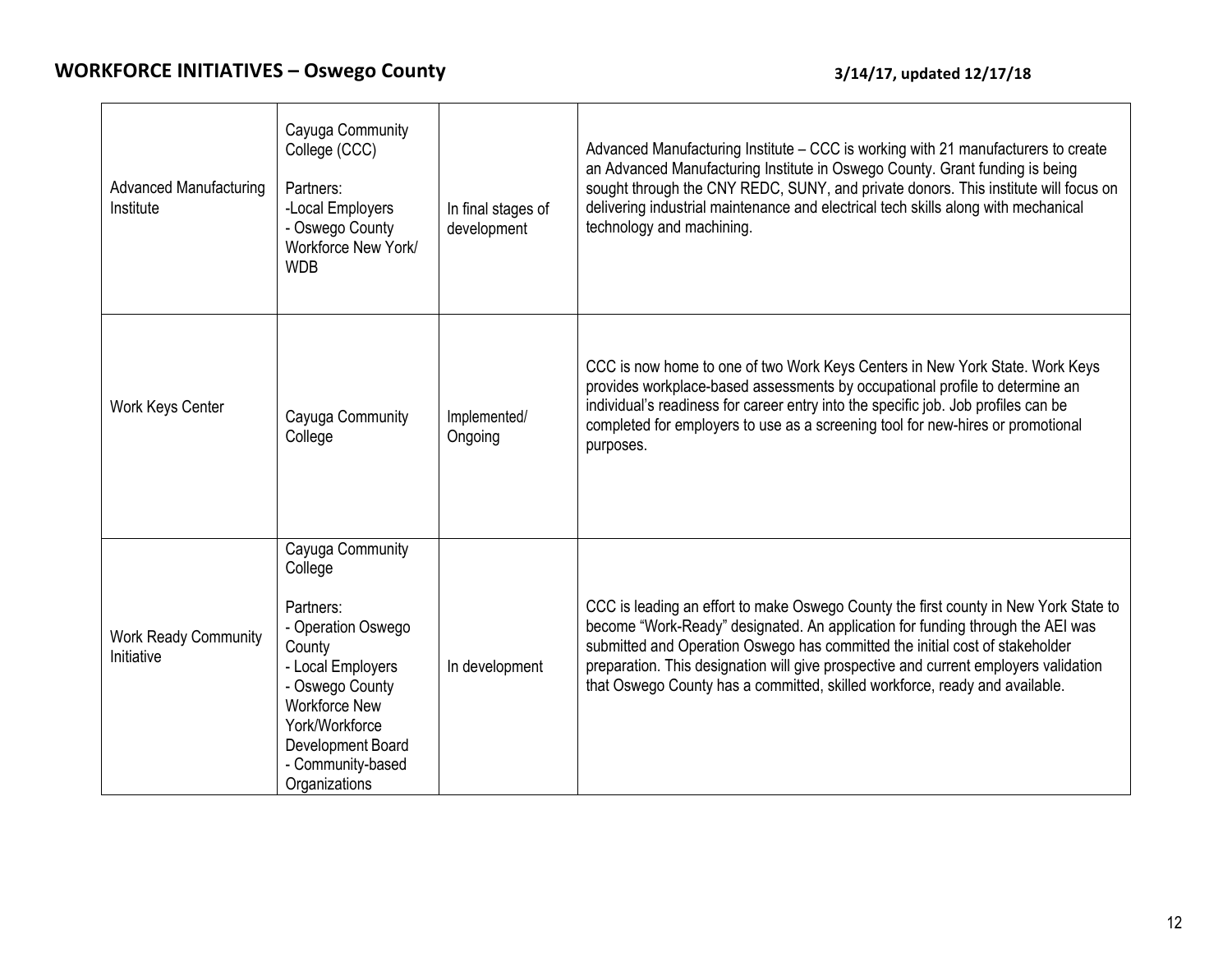$\mathbf{I}$ 

 $\Gamma$ 

| <b>IBEST Certified Nursing</b><br>Assistant (CNA) Program                             | Center for Career and<br><b>Community Education</b><br>(CCCE)<br>Partners:<br>-Oswego County<br><b>Workforce New</b><br>York/WDB | Ongoing        | In response to employer identified need, the Workforce Development Board, the One<br>Stop and CCCE partnered on the development of an IBEST Certified Nursing<br>Assistant (CNA) Program. The IBEST model incorporates academic learning to<br>remediate basic skill deficiencies and/or assist individuals to begin to prepare for a<br>high school equivalency diploma, while concurrently providing participants with<br>occupational (CNA) and work readiness skills. The model targets individuals who lack<br>the math and reading skills needed for enrollment in the regular CNA program.                                                                                                                                                                                                                                                                                                                                                                                                                                                                                                                                                                                                                          |
|---------------------------------------------------------------------------------------|----------------------------------------------------------------------------------------------------------------------------------|----------------|----------------------------------------------------------------------------------------------------------------------------------------------------------------------------------------------------------------------------------------------------------------------------------------------------------------------------------------------------------------------------------------------------------------------------------------------------------------------------------------------------------------------------------------------------------------------------------------------------------------------------------------------------------------------------------------------------------------------------------------------------------------------------------------------------------------------------------------------------------------------------------------------------------------------------------------------------------------------------------------------------------------------------------------------------------------------------------------------------------------------------------------------------------------------------------------------------------------------------|
| <b>Advanced Manufacturing</b><br>Pre-Employment<br>Certificate Program (Boot<br>Camp) | <b>CCCE</b><br>Partners:<br>-Oswego County<br>Workforce New York/<br><b>WDB</b><br>-Local Employers                              | Ongoing        | To respond to an increased demand for workers in the Advanced Manufacturing<br>sector, Cayuga Community College (CCC) launched a Pre-Employment Certificate<br>Program in Advanced Manufacturing. Representatives from area manufacturers and<br>One Stop staff worked with Cayuga Community College to help design the 10- week<br>program based on industry-identified needs. The program prepares job-seekers for<br>careers in the manufacturing sector and is the first step in a career ladder in Advanced<br>Manufacturing. Classes are taught by instructors who work for local manufacturers.<br>Students learn both technical skills like blueprint reading and OSHA safety rules,<br>along with soft skills, such as teamwork, dependability and problem solving. Practicing<br>for interviews and writing successful resumes are also integral parts of the program. In<br>addition to hands-on training, each class visits local companies to learn about their<br>business and meet management staff. Students who complete the class are prepared<br>to start a career as a machine operator, electrical or industrial maintenance<br>technician, or other skilled positions available with area companies. |
| Adult Literacy/ESL/High<br>School Equivalency                                         | <b>CCCE</b>                                                                                                                      | Ongoing        | Adult Literacy programs include adult basic education for individuals with academic<br>skills below the 8 <sup>th</sup> grade, and TASC (formerly the GED) programs for individuals with<br>academic skills 9 <sup>th</sup> grade and above, interested in preparing for their high school<br>equivalency. English as a Second Language program is for individuals learning to<br>speak and write English. Sites include Oswego (Library & Hamilton Homes), Mexico,<br>Pulaski, and Fulton.                                                                                                                                                                                                                                                                                                                                                                                                                                                                                                                                                                                                                                                                                                                                |
|                                                                                       |                                                                                                                                  | In development | Expansion of TASC program sites into rural areas of County, and expansion of TASC<br>testing sites including Oswego CSD.                                                                                                                                                                                                                                                                                                                                                                                                                                                                                                                                                                                                                                                                                                                                                                                                                                                                                                                                                                                                                                                                                                   |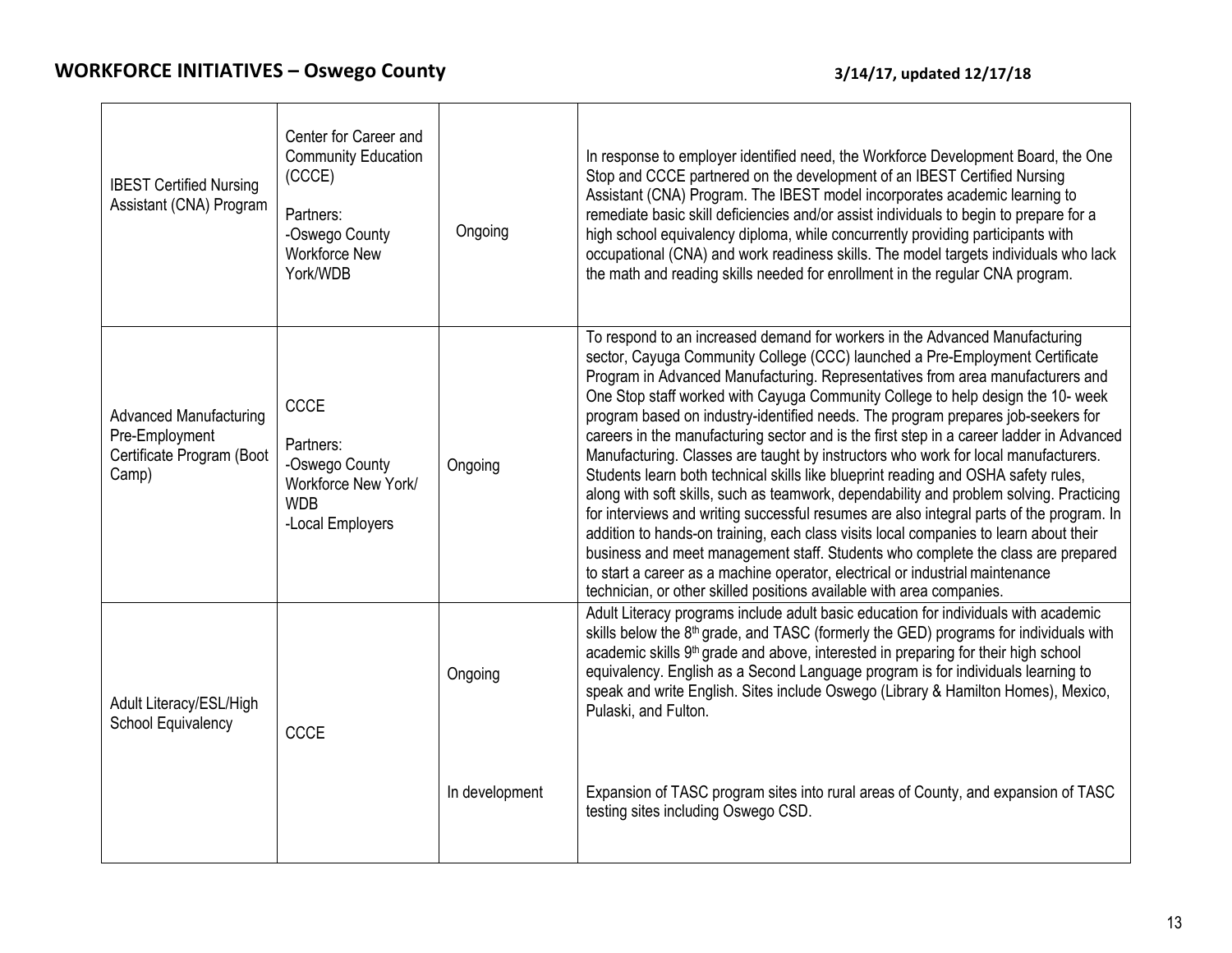|                                                      | <b>CCCE</b>                                                                                    | Ongoing        | Full-time literacy daytime program on college campus in partnership with Oswego<br>County Workforce New York/Oswego County DSS to serve individuals mandated to<br>participate in educational services.                                                                                                                                        |
|------------------------------------------------------|------------------------------------------------------------------------------------------------|----------------|------------------------------------------------------------------------------------------------------------------------------------------------------------------------------------------------------------------------------------------------------------------------------------------------------------------------------------------------|
| Adult High School<br><b>Equivalency Preparation</b>  | Partners:<br>- Oswego County DSS<br>- Oswego County<br><b>Workforce New York</b>               | In development | Expansion of the current full-time adult literacy program for cash assistance and other<br>low-income individuals referred by DSS to include career exploration, communication<br>skills, job skills, workplace skill assessment, and individual barrier to employment<br>focus.                                                               |
| Mobile Classroom                                     | CCCE and OCO                                                                                   | In progress    | CCCE partnered with OCO to submit an application to the AEI to purchase a mobile<br>classroom/office (RV) to deliver programs and services to the rural areas. An<br>example of services can be adult literacy, work readiness, health literacy, financial<br>literacy, and other referral services.                                           |
| <b>Industrial Electrical</b><br>Technologies Program | CCC<br>Partners:<br>- Local employers, --<br><b>Oswego County</b><br><b>Workforce New York</b> | On hold        | In response to employer identified needs, Cayuga Community College, Oswego<br>County Workforce New York and local employers are exploring the possibility of<br>developing an entry level electrical certificate program to provide employers with<br>candidates with the basic skills needed for entry level employment in electrical fields. |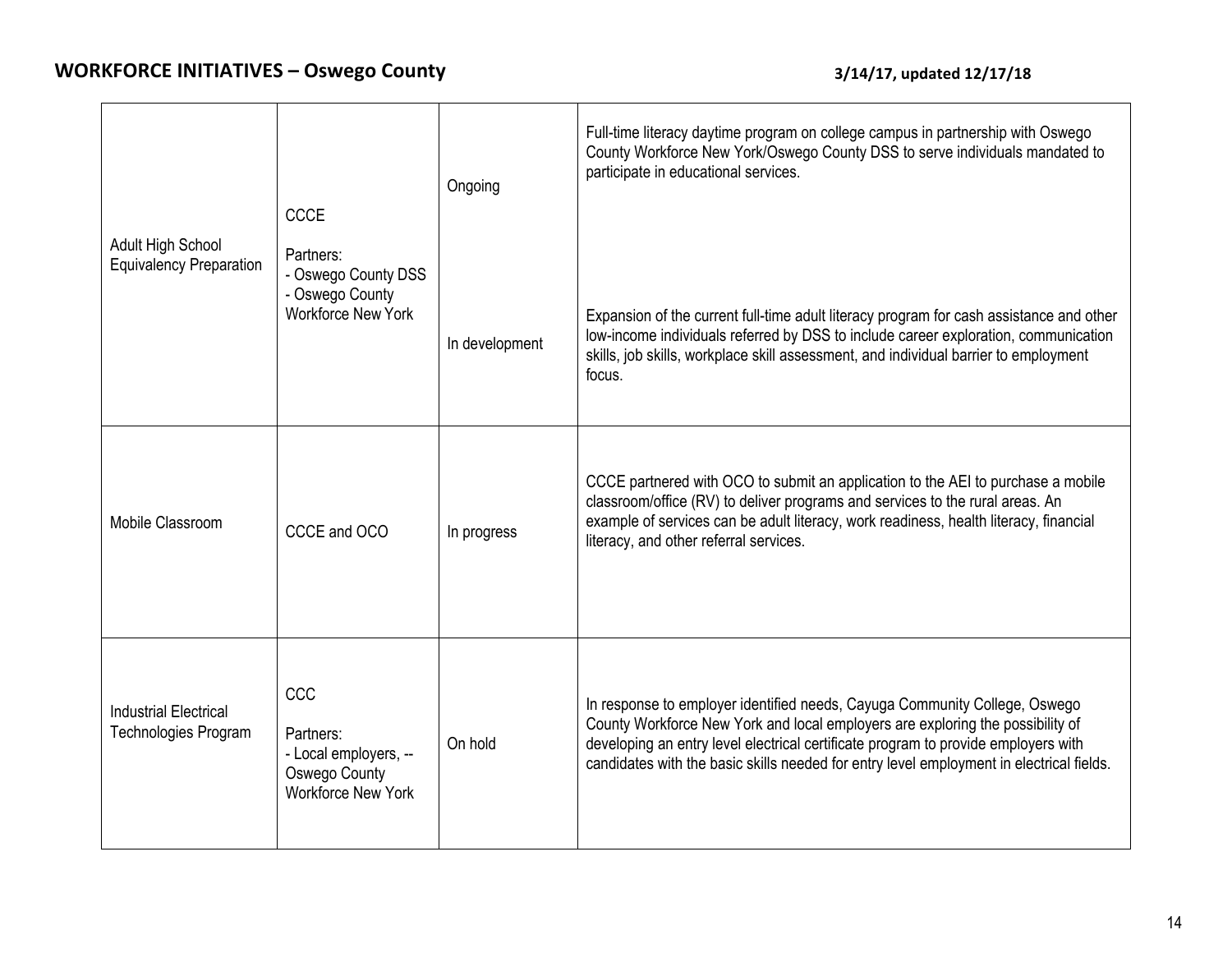| CASAC and CRPA<br><b>Training Institute</b>                  | Farnham Family<br><b>Services</b><br>Partners:<br>-Syracuse Behavioral<br>Health<br>-Substance Abuse<br><b>Treatment Facilities</b> | <b>CRPA</b> available<br>locally<br>Both available<br>through Syracuse<br><b>Behavioral Health</b> | Proposed training institute to prepare individuals for employment as CASAC (Certified<br>Alcoholism and Substance Abuse Counselor) and CRPA (Certified Recovery Peer<br>Advocate). Program targets low income individuals to provide education, paid job<br>experience and job placement.<br>Syracuse Behavioral Health submitted an AEI application which if funded would help<br>to ramp up development as a subcontracted partner.                                                                                                                                                                                                                                                                                                                                                              |
|--------------------------------------------------------------|-------------------------------------------------------------------------------------------------------------------------------------|----------------------------------------------------------------------------------------------------|----------------------------------------------------------------------------------------------------------------------------------------------------------------------------------------------------------------------------------------------------------------------------------------------------------------------------------------------------------------------------------------------------------------------------------------------------------------------------------------------------------------------------------------------------------------------------------------------------------------------------------------------------------------------------------------------------------------------------------------------------------------------------------------------------|
| <b>Literacy Volunteers</b>                                   | Oswego County<br>Opportunities                                                                                                      | Ongoing                                                                                            | Literacy Volunteers provides one-on-one tutoring of adults in basic English<br>communication, literacy and math skills. Volunteers are certified through tutor training<br>and matched with a learner for two hours per week. Literacy Volunteers offers<br>services throughout Oswego County.                                                                                                                                                                                                                                                                                                                                                                                                                                                                                                     |
| <b>Worker Professionalism</b><br><b>Certificate Training</b> | <b>SUNY Oswego OBCR</b><br>Oswego County<br><b>Workforce New York</b>                                                               | Ongoing                                                                                            | The Worker Professionalism Certificate is intended to provide a resource to front line<br>staff to assist and support county residents who are transitioning out of the limitations<br>that a life within the grasp of poverty has imposed upon them. The curriculum<br>consists of people-oriented, service-focused skills that can be practiced in a<br>professional workplace. Once trained, staff will make this training available to job<br>seekers and employers.<br>Curriculum includes: Dealing with Difficult People, C.R.E.W. Training (Civility, Respect<br>and Engagement in the Workplace), Effective Telecommunication, Meeting<br>Facilitation, All on the Same Page- Writing Skills, Presentation Skills, Time<br>Management (Managing Multiple Priorities) and Stress Management |
|                                                              |                                                                                                                                     |                                                                                                    | <b>Initiatives for the General Public</b>                                                                                                                                                                                                                                                                                                                                                                                                                                                                                                                                                                                                                                                                                                                                                          |
| Certificate and Degree<br>Programs                           | Cayuga Community<br>College                                                                                                         | Ongoing                                                                                            | One-year certificate and two-year degree programs in Liberal Arts, Business,<br>Industrial Technician, Arts, Nursing, and other disciplines.                                                                                                                                                                                                                                                                                                                                                                                                                                                                                                                                                                                                                                                       |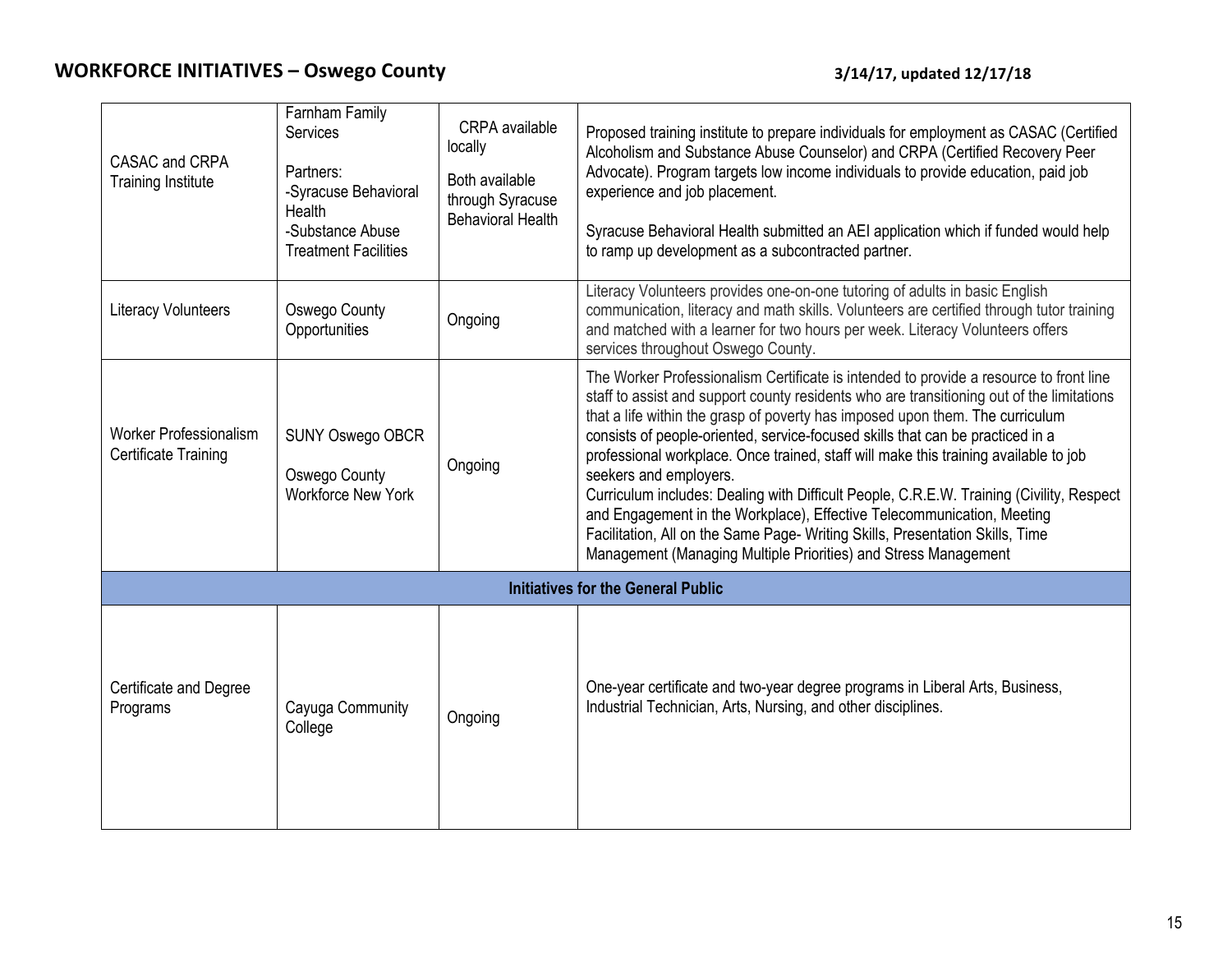| Literacy Zone for City of<br>Oswego | <b>CCCE</b>                                                                | In development | The Literacy Zone is a reform initiative to close the achievement gap in urban and<br>rural communities of concentrated poverty. Literacy Zones provide a systemic<br>approach to meeting the literacy needs of these communities characterized by<br>significant poverty and deficits in literacy and English language proficiency. Each<br>Literacy Zone can provide pathways out of poverty for individuals and families, in the<br>following areas:<br>A continuum of literacy from early childhood through adult, including strong<br>support for parents' involvement in their children's literacy development at<br>home and engagement with the school system<br>Assistance and support for out-of-school youth to enable them to complete<br>$\bullet$<br>high school and succeed in postsecondary education or advanced training<br>Postsecondary transition that enable out-of-school youth and adults to obtain<br>a high school equivalency diploma and succeed in postsecondary education<br>Support services that enable out-of-school youth and adults who are<br>receiving public assistance, or families with incomes of less than 200 percent<br>of poverty, to obtain and retain employment<br>Transition programs for youth and adults returning to the community from<br>incarceration<br>Pathways to citizenship and English language proficiency for limited English<br>language adults<br>Workforce development programs, including apprenticeship, career and<br>technical education, and career pathways<br>Support for mature workers and senior citizens to enable them to stay out of<br>$\bullet$<br>Poverty<br>Highly collaborative in referral services including financial sufficiency and<br>$\bullet$<br>health literacy<br>Support for individuals with disabilities and their families<br>$\bullet$<br>Transition support for returning veterans and their families, including disabled<br>veterans |
|-------------------------------------|----------------------------------------------------------------------------|----------------|-------------------------------------------------------------------------------------------------------------------------------------------------------------------------------------------------------------------------------------------------------------------------------------------------------------------------------------------------------------------------------------------------------------------------------------------------------------------------------------------------------------------------------------------------------------------------------------------------------------------------------------------------------------------------------------------------------------------------------------------------------------------------------------------------------------------------------------------------------------------------------------------------------------------------------------------------------------------------------------------------------------------------------------------------------------------------------------------------------------------------------------------------------------------------------------------------------------------------------------------------------------------------------------------------------------------------------------------------------------------------------------------------------------------------------------------------------------------------------------------------------------------------------------------------------------------------------------------------------------------------------------------------------------------------------------------------------------------------------------------------------------------------------------------------------------------------------------------------------------------------------------------------------------------------------------------|
| <b>Community Hub</b>                | Oswego County<br>Opportunities<br>Partners:<br>-Local Service<br>Providers | In development | OCO is working to establish a "community hub" of service providers for low-income<br>residents to easily access comprehensive services and supports. Funding will be used<br>for OCO to employ an employment and retention specialist and recruit volunteer peer<br>specialists to work with community partners to facilitate individual and group job<br>readiness sessions with a goal of providing self-sustainability and workforce<br>development activities to help unemployed or underemployed low-income individuals<br>overcome barriers to obtaining and maintaining employment.                                                                                                                                                                                                                                                                                                                                                                                                                                                                                                                                                                                                                                                                                                                                                                                                                                                                                                                                                                                                                                                                                                                                                                                                                                                                                                                                                |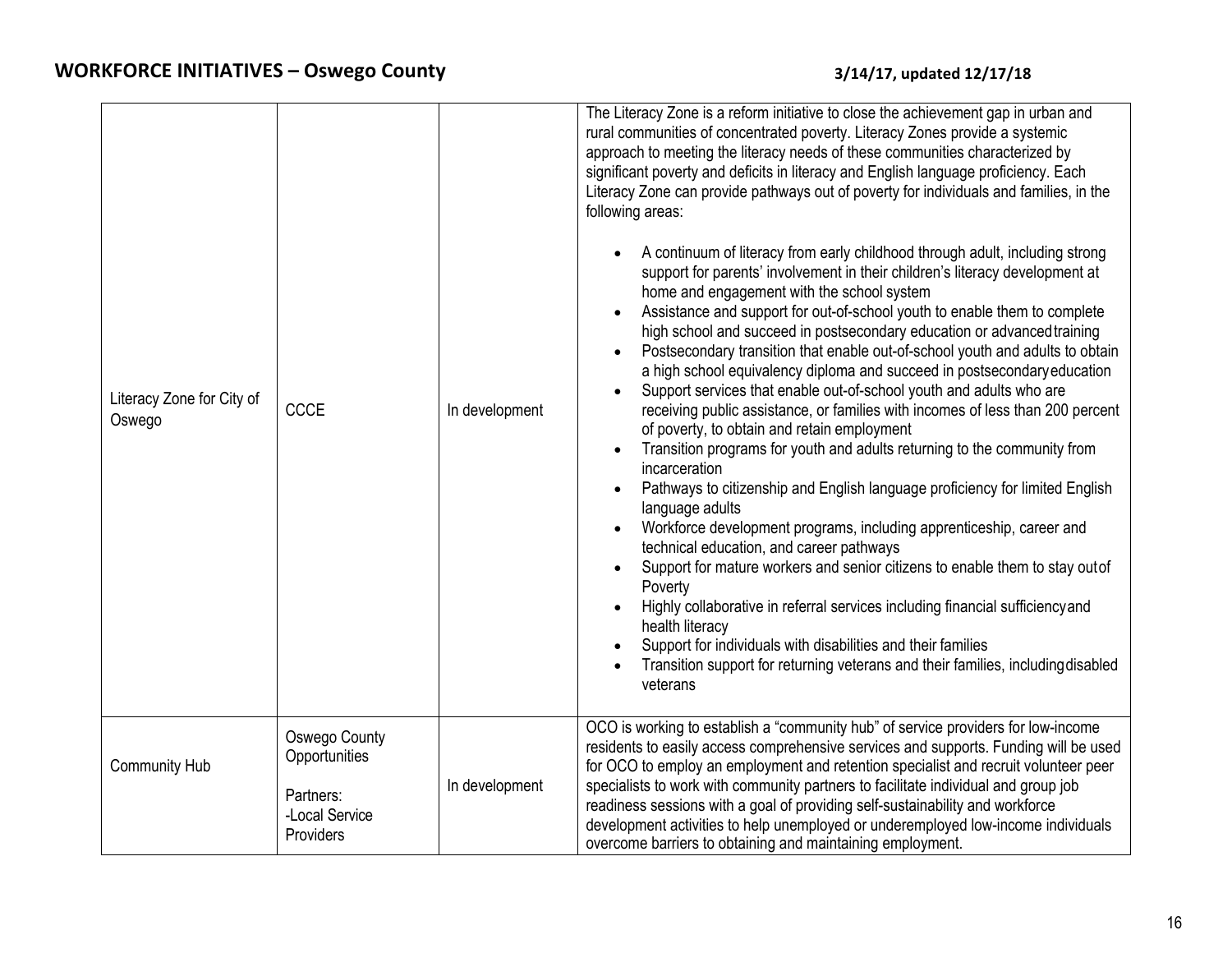| Job Assistance<br><b>Readiness Training</b><br>(JART)           | <b>Oswego County</b><br>Opportunities                                                               | Ongoing        | JART is an employment skills program for individuals ages 18 and up. Through JART,<br>consumers will gain job readiness skills, on-the-job training, and support to find<br>ongoing employment in the community. Consumers can test for the National Work<br>Readiness Credential and will gain the personal competencies and skills needed for<br>successful employment.                                       |  |
|-----------------------------------------------------------------|-----------------------------------------------------------------------------------------------------|----------------|-----------------------------------------------------------------------------------------------------------------------------------------------------------------------------------------------------------------------------------------------------------------------------------------------------------------------------------------------------------------------------------------------------------------|--|
|                                                                 | <b>Initiatives Targeting Secondary School Students</b>                                              |                |                                                                                                                                                                                                                                                                                                                                                                                                                 |  |
| <b>Career and Technical</b><br>Education (CTE)<br>Programs      | CCCE                                                                                                | Ongoing        | Full-time Career Technical Programs that prepare individuals for entry into a career<br>pathway. Areas include:<br>Practical Nursing, Medical Assisting, Dental Assisting, Nurse Aide, Medical<br>$\bullet$<br>Coding<br>CDL A and B, Heavy Equipment<br>$\bullet$<br>Auto Technology<br>$\bullet$<br>Welding<br>$\bullet$<br>Advanced Manufacturing Boot Camp<br>Heating, Ventilating, & Air Conditioning      |  |
|                                                                 |                                                                                                     | In development | New program development in Administrative Health Assistant (AHA), Cosmetology,<br>Heavy Equipment, and Electrical Technician.                                                                                                                                                                                                                                                                                   |  |
| Bridging and<br><b>Empowering Student</b><br>Transitions (BEST) | <b>CCCE</b>                                                                                         | In development | Out of School Youth Programming for City of Oswego out-of-school youth - the<br>creation of a BEST (Bridging & Empowering Student Transitions) Center to focus on<br>individuals 16-24 years old to provide career/college entry, high school equivalency,<br>and wrap-around supportive services in partnership with community agencies.                                                                       |  |
| P-TECH                                                          | CiTi<br>Partners:<br>-Onondaga<br><b>Community College</b><br>-School Districts<br>-Local employers | Ongoing        | P-TECH offers career clusters in Electrical Engineering Technology and Mechanical<br>Technology. The program is designed to:<br>• Develop programs of study in high-wage, high skill, high-demand career areas;<br>• Align school, college and community systems in these programs of study;<br>· Support strong academic performance;<br>• Promote informed and appropriate career choice and preparation; and |  |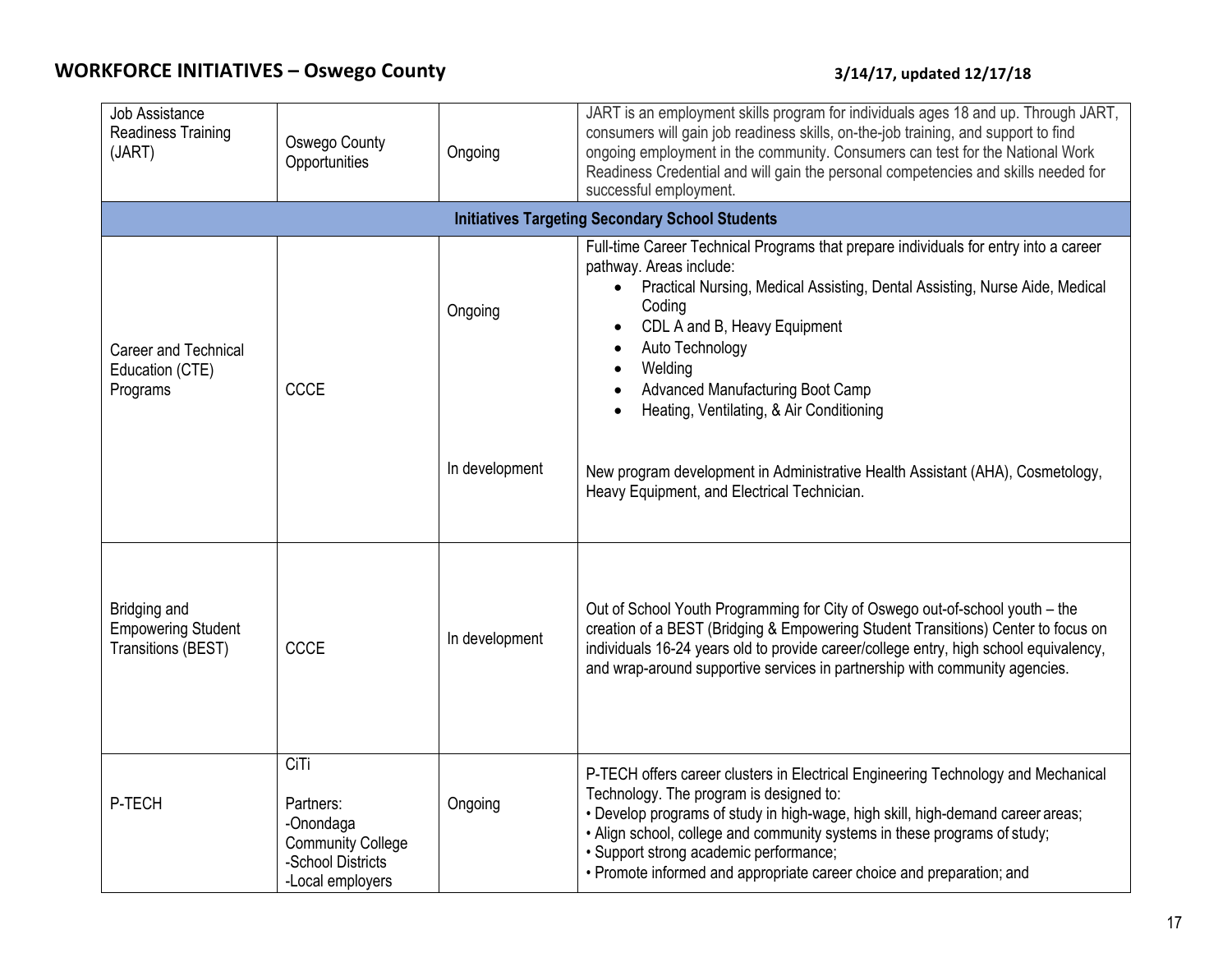|                                                                                                    |                                                            |         | • Ensure that employers in key technical fields have access to a talented and skilled<br>workforce.<br>Students enter the P-TECH program as 9th graders and work simultaneously toward<br>earning a Regents High School Diploma and an Associate's Degree in Applied<br>Science from Onondaga Community College - at no cost to the student's family. The<br>5 to 6-year sequence emphasizes individualized pathways to completion, work place<br>experiences, mentorship, in-depth project-based learning, and real world experiences.<br>Starting in year three, some classes will be held at the OCC Campus.<br>Students will earn a New York State Regents High School Diploma and an<br>Associate's Degree from Onondaga Community College                                                                                                                                                                                                                                                                                                                                                                                                                                                                                                                                                                                                                 |
|----------------------------------------------------------------------------------------------------|------------------------------------------------------------|---------|-----------------------------------------------------------------------------------------------------------------------------------------------------------------------------------------------------------------------------------------------------------------------------------------------------------------------------------------------------------------------------------------------------------------------------------------------------------------------------------------------------------------------------------------------------------------------------------------------------------------------------------------------------------------------------------------------------------------------------------------------------------------------------------------------------------------------------------------------------------------------------------------------------------------------------------------------------------------------------------------------------------------------------------------------------------------------------------------------------------------------------------------------------------------------------------------------------------------------------------------------------------------------------------------------------------------------------------------------------------------|
| <b>Industrial Electrical</b><br>Technologies<br>Career and Technical<br>Education (CTE)<br>Program | CiTi<br>Partners:<br>-School districts<br>-Local employers | Ongoing | The Industrial Electrical Technologies program will provide high school students with<br>the hands-on skill development and technical training needed for entry level<br>employment. Students will learn how to install, troubleshoot, and maintain industrial<br>electrical systems using state-of-the-art tools of the trade. The two-year program will<br>provide internships, foster industry partnerships and provide industry certifications.<br>Students will participate in project-based learning, facility tours, job shadowing and<br>summer employment. Career options for those completing include: electrician,<br>transmission technician, lineman, residential wireman, electrical technician and<br>controls technician.                                                                                                                                                                                                                                                                                                                                                                                                                                                                                                                                                                                                                       |
| Regional Technical High<br>School<br>Career and Technical<br>Education (CTE)<br>Program            | CiTi<br>Partners:<br>-School districts<br>-Local employers | Ongoing | The regional technical high school offers innovative instruction to 9th through 12th<br>grade students in a non-traditional education setting. Students will have to apply for<br>the program, where they will be able to pursue multiple CTE courses during their high<br>school career, some with industry credentials and college credits offered.<br>Taught by NYS certified educators, the rigorous, semester-block program combines<br>all of the required diploma exit requirements and CTE curriculum, including Regents<br>exams. The full-day regional technical high school also features the following new<br>credit-bearing options: art, chorus, physics, biology, English Language Arts (9-12),<br>social studies (9-12), math (9-12), engineering and foreign language.<br>Students who attend are still be able to participate in all of the extracurricular activities<br>in their home district, such as sports, clubs, prom and homecoming, and tearn their<br>graduation certificate with all of their peers at their home district graduation ceremony.<br>For students unsure of their career path, a Campus Explore option will allow them to<br>explore all of the programs before making a decision. Students can also take<br>advantage of mini module certificate courses such as babysitting, CPR, driver's<br>education and more. |
| Youth Clubhouse                                                                                    | <b>Oswego County</b><br>Opportunities (OCO)                | Ongoing | Clubhouse promotes a safe, inviting space that is inclusive for young people to<br>develop pro-social skills that promote long-term health wellness, recovery and a drug<br>free lifestyle, while making community supports available to youth & families,<br>increasing youth-adult partnerships and reducing the stigma people in recovery face.                                                                                                                                                                                                                                                                                                                                                                                                                                                                                                                                                                                                                                                                                                                                                                                                                                                                                                                                                                                                              |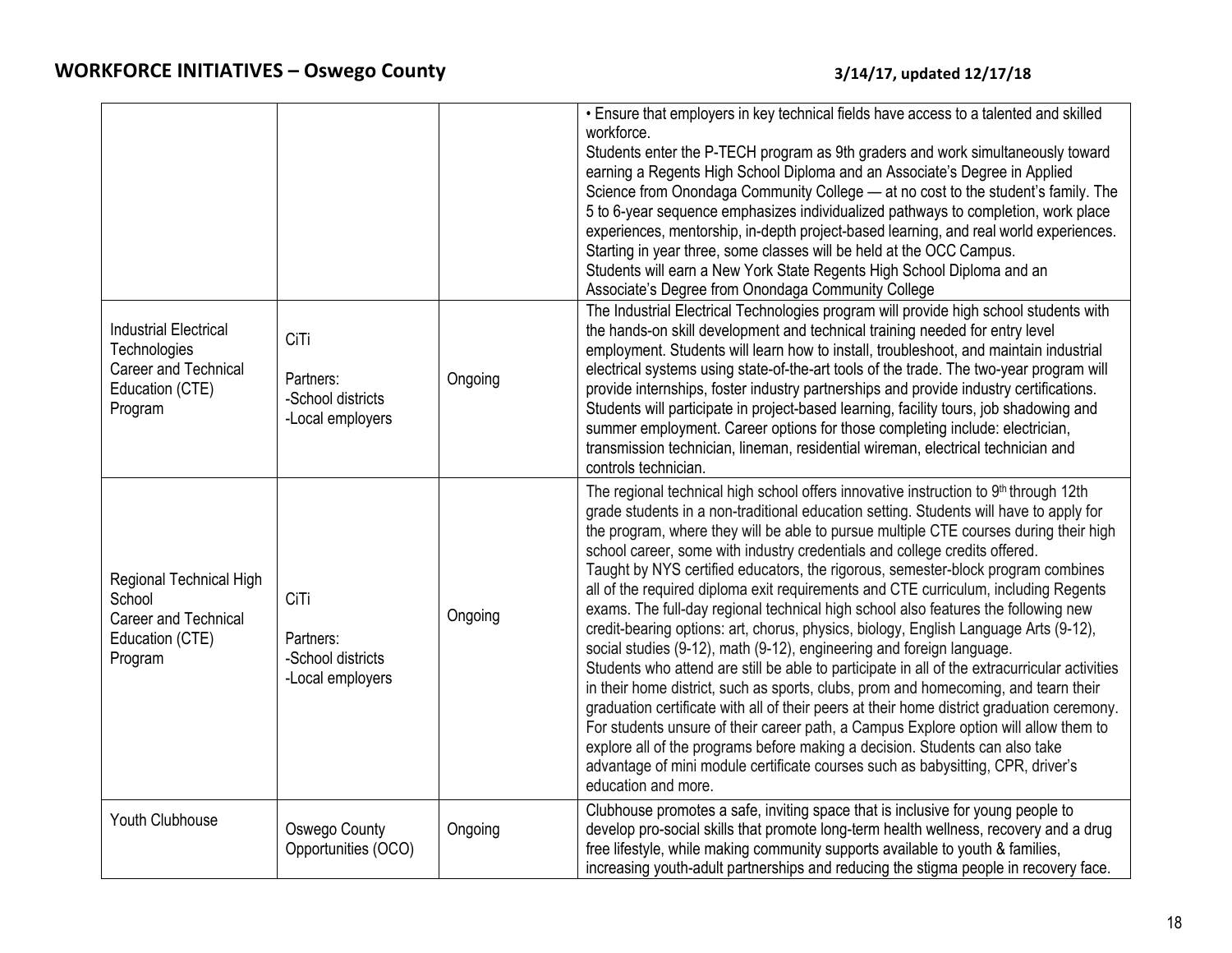|                          |                                                                                                                                                                                                                                                                |                     | Youth are provided the opportunity to access activities, supports, and still building<br>sessions to sustain recovery. Youth can participate in an array of services and pro-<br>social activities including: peer support, recreation, job-readiness sessions, life skills,<br>service learning and other group activities. Youth accessing Clubhouse sessions will<br>be encouraged to participate at their desired level with all services and activities being<br>voluntary.<br>Facility is based in Midtown Plaza. Services will be accessible at various hours<br>including afternoons, evenings and some week-ends. Program goals are to engage<br>the families of the youth attending in employment services, as well the youth<br>themselves.                                                                                                                                                             |
|--------------------------|----------------------------------------------------------------------------------------------------------------------------------------------------------------------------------------------------------------------------------------------------------------|---------------------|--------------------------------------------------------------------------------------------------------------------------------------------------------------------------------------------------------------------------------------------------------------------------------------------------------------------------------------------------------------------------------------------------------------------------------------------------------------------------------------------------------------------------------------------------------------------------------------------------------------------------------------------------------------------------------------------------------------------------------------------------------------------------------------------------------------------------------------------------------------------------------------------------------------------|
| Career Expo              | Oswego County<br>Workforce<br>Development<br>Board/CiTi/SUNY<br>Oswego/Oswego<br>CiTi/County Youth<br>Bureau/Phoenix<br><b>Central School District</b><br>Partners:<br>- Local employers<br>- School districts<br>- Oswego County<br><b>Workforce New York</b> | <b>Annual Event</b> | The Career Expo is designed to inspire Oswego County students about to graduate to<br>consider rewarding careers based in Oswego County. Connecting the future local<br>workforce with employers provides students the opportunity to prepare for the good-<br>paying jobs available locally, with a limited amount of training, after graduation.<br>Training providers provide information on training opportunities, from apprenticeships<br>to associate degree programs, which generally can be completed in two years or less.<br>The Expo also includes information on interviewing, resume/cover letter-writing and<br>the skills needed to keep a job.<br>The EXPO uses a "trade show" format, with booths set up to allow students to meet<br>with employers and training providers who will provide interactive demonstrations<br>whenever possible to give students a better insight into each career. |
| Youth Summit             | <b>SUNY Oswego</b><br>OBCR/WDB and<br>Oswego City-County<br>Youth Bureau<br>Partners:<br>- Local employers<br>- School districts<br>-CiTi<br>- Oswego County<br><b>Workforce New York</b>                                                                      | <b>Annual Event</b> | The summit was an opportunity for more eighth graders and their teachers and<br>chaperones from the school districts across Oswego County to explore career<br>interests, discuss specific educational and training needs, as well as to learn about<br>resources in the community to address those needs. Career information presented<br>includes: STEM Energy P-TECH, Emergency Services NYS Police, Medical Upstate<br>Physical Therapy & Respiratory Care and CiTi Culinary Arts.                                                                                                                                                                                                                                                                                                                                                                                                                             |
| <b>Other Initiatives</b> |                                                                                                                                                                                                                                                                |                     |                                                                                                                                                                                                                                                                                                                                                                                                                                                                                                                                                                                                                                                                                                                                                                                                                                                                                                                    |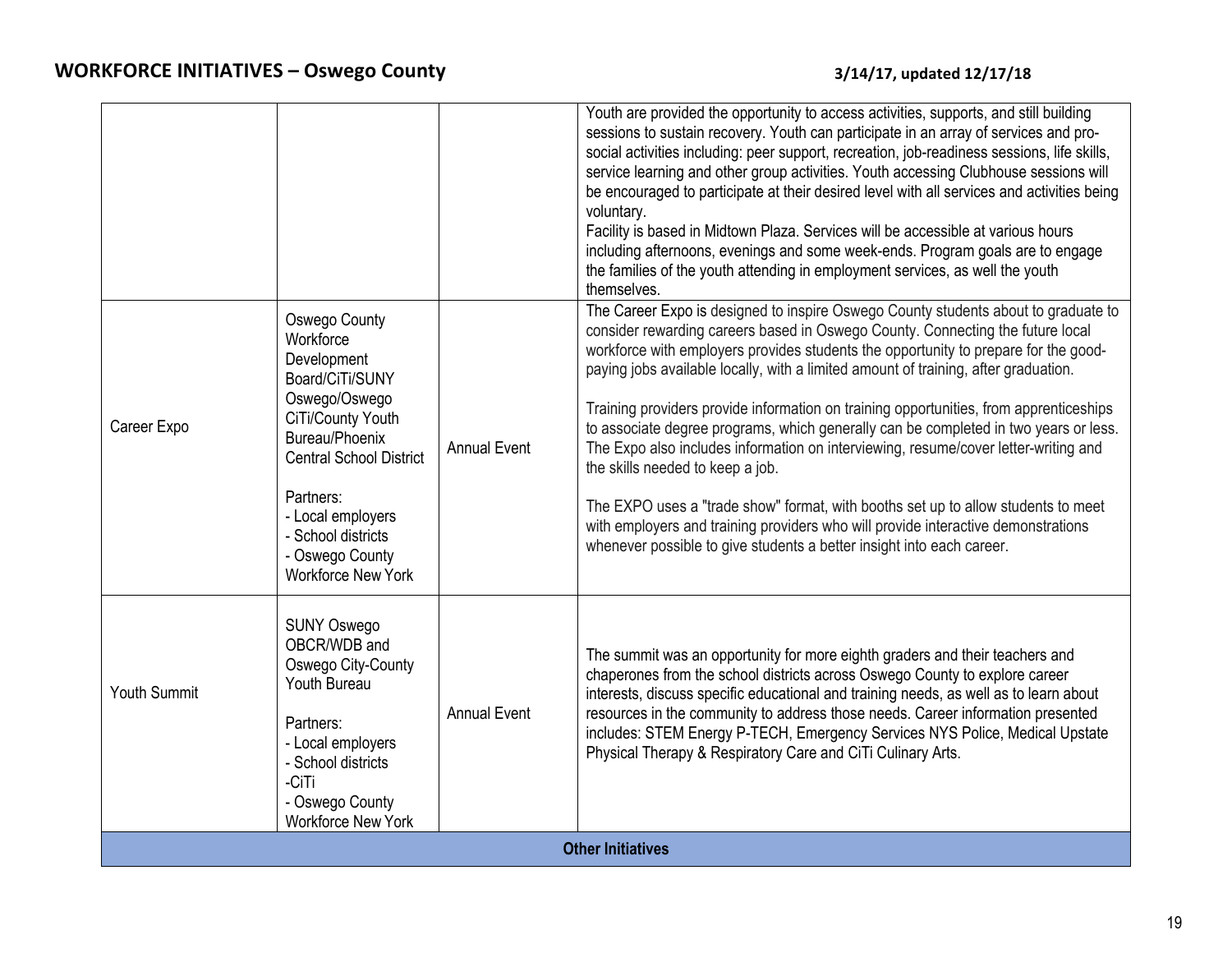## **Oswego County 3/14/17, updated 12/17/18**

| <b>Employer Survey</b>                                                                | <b>SUNY Oswego</b><br><b>MBA</b> Dept<br>Partners:<br>-WDB<br>-Local employers                                                                                                                                                                | Completed<br>Survey results are<br>being used in<br>ongoing projects | The MBA Department at SUNY Oswego put out a survey to identify employer needs<br>and concerns in Oswego County. The survey examined current workforce conditions<br>throughout Oswego County. The survey addressed the real world challenge in that<br>Oswego County has a unique situation in that we have many well paid job openings at<br>our local companies as well as a high percentage of our residents either unemployed<br>or underemployed and many are living below the federal poverty line. Data from the<br>survey identified the concerns faced by local employers and is being used in the<br>development of projects to address these needs. |
|---------------------------------------------------------------------------------------|-----------------------------------------------------------------------------------------------------------------------------------------------------------------------------------------------------------------------------------------------|----------------------------------------------------------------------|----------------------------------------------------------------------------------------------------------------------------------------------------------------------------------------------------------------------------------------------------------------------------------------------------------------------------------------------------------------------------------------------------------------------------------------------------------------------------------------------------------------------------------------------------------------------------------------------------------------------------------------------------------------|
| Oswego County Youth<br>Services Forum                                                 | Oswego County Youth<br><b>Bureau</b><br>Partners:<br>-Oswego County<br>Workforce<br>NY/Workforce<br>Development Board<br>-Oswego County DSS<br>$-0CO$<br>-Catholic Charities<br>-Arise<br>-Oswego Health<br>-Community Based<br>Organizations | <b>Annual Event</b>                                                  | Event providing local youth service providers with the opportunity to share the<br>programs and services available to Youth in Oswego Count. The event gives<br>providers an opportunity to network and expand their individual knowledge of what<br>assistance is available in our community. The Forum is free of charge and open to<br>the public as well.                                                                                                                                                                                                                                                                                                  |
| Establishment of the<br>Center for Career and<br><b>Community Education</b><br>(CCCE) | <b>CiTi BOCES</b><br>Cayuga Community<br>College                                                                                                                                                                                              | Implemented                                                          | Formal partnership formed between CiTi BOCES and Cayuga Community College.<br>First of its kind in New York State. Located on college campus along with Mexico<br>campus and other satellite sites.                                                                                                                                                                                                                                                                                                                                                                                                                                                            |